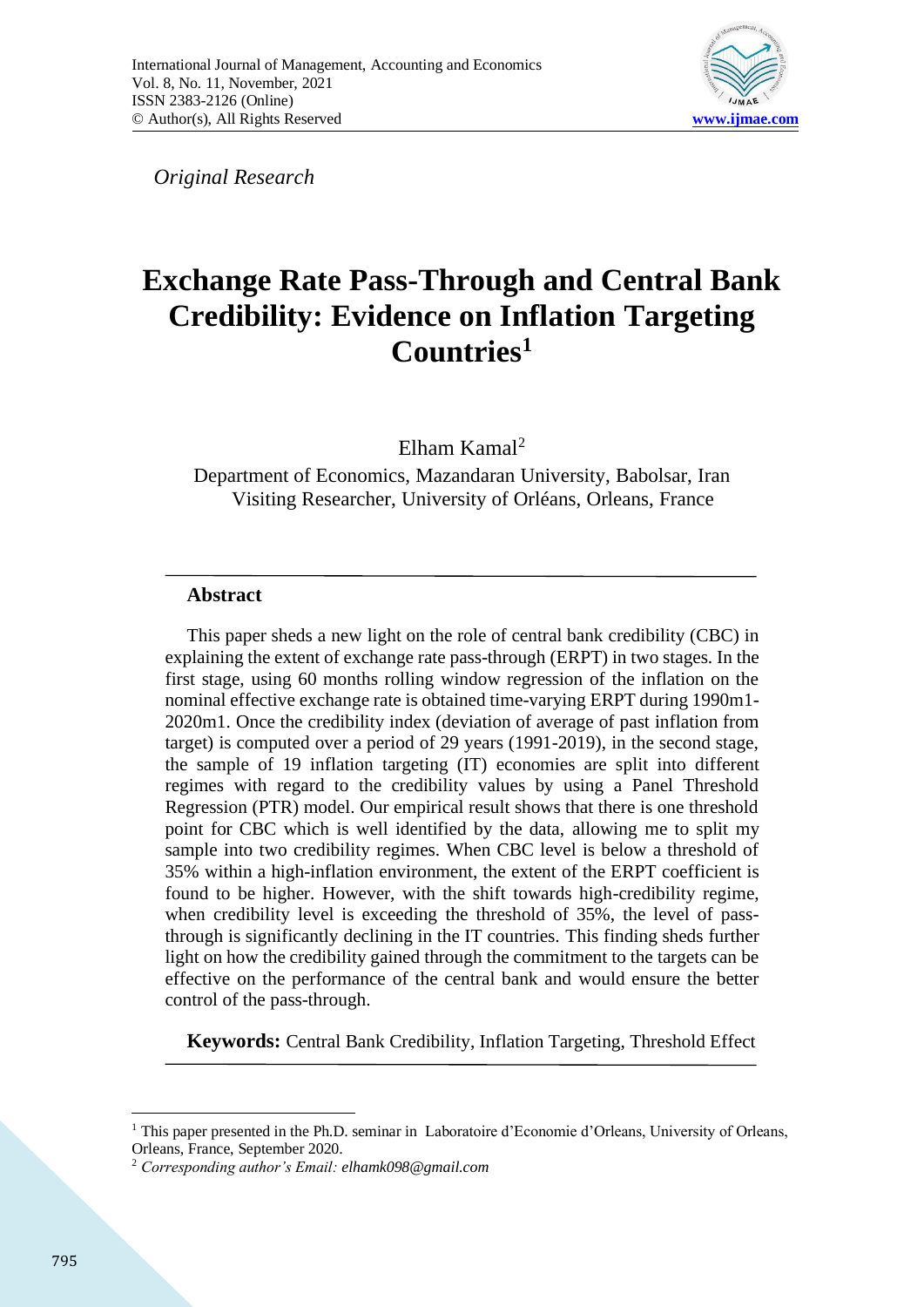

### **Introduction**

Over the past two decades, many central banks have adopted inflation targeting (IT) framework to reach a low and stable inflation. As pointed out by de Mendonça & Tiberto (2017) the ability of the central bank to guide private sector expectations–gain of credibility- is an important tool to keep inflation under the control and mitigate shocks effect on the inflation such as exchange rate pass through (ERPT). It is worth clarifying one point upfront. The definition and measure of credibility have been two main challenges in the literature of monetary economics. To address the first challenge and according to the theoretical work of Cukierman & Meltzer (1986), central bank credibility (CBC) is defined as the "average credibility of announcements", meaning that the absolute value of the difference between the central bank's planned monetary policy and private sector's beliefs about those plans. In other words, a monetary authority is said to be credible if "people believe, it will do what it says" (Blinder, 2000). To be more precise, credibility means people believe that the central bank has the willingness, and also the ability to reach the previously announced inflation target. This success can be reached out by anchoring the private sector's inflation expectations on the target and not over-reaction of people to the target misses (Levieuge, Lucotte, & Ringuedé, 2018). In the case of the latter challenge, three main kinds of credibility yardsticks have been extended in the literature: First, Bomfim and Rudebusch (2000) index. This measure considers the weight the private sector attaches to the inflation target when forming their inflation's expectations. Second, forward looking measure, following from classical definition of credibility, refers to the gap between inflation expectations and the target<sup>1</sup>. The wellknown index of Levieuge, Lucotte, & Ringuedé (2018) (LLR index) who define credibility as an inverted-U function of this gap (between 0 and 1) belongs to this category. Advantages of this indicator refer to two main properties: first, it is not based on ad hoc upper and/or lower thresholds. Second, negative and positive deviations of the expected inflation from the target are not considered equivalent in terms of (loss in) credibility (non-linearity). Third, backward looking measure of Neuenkirch & Tillmann (2014) (NT index) where the private sector pays attention to the past performance of central bank in formation of expectations.

As the study of the degree of ERPT is a key important issue to consider inflation dynamics, policymakers must be able to gauge the impact of currency changes on domestic prices to determine the persistence of the inflation pressures, the expected inflation, and also an appropriate monetary policy to deal with them. Successful implementation of a monetary policy presupposes that the central bank is credible in private sectors' view. In this way, they not only have a good understanding of inflation dynamics, but they are also successful in control of expected inflation as this is an important factor in the changing behavior of ERPT. Furthermore, domestic demand of real imports influences on the extent of ERPT (and inversely) and thus contributes to the adjustment or non-adjustment of the real domestic trade balance (Cheikh & Louhichi, 2016). As discussed in Taylor (2000), although the higher the weight of imported goods in the household basket, the greater the degree of the ERPT, improving the monetary

<sup>&</sup>lt;sup>1</sup> See (De Mendonca; 2007, De Mendonca & de Guimaraese Souza; 2009, and Levieuge, Lucotte, & Ringuedé, 2018)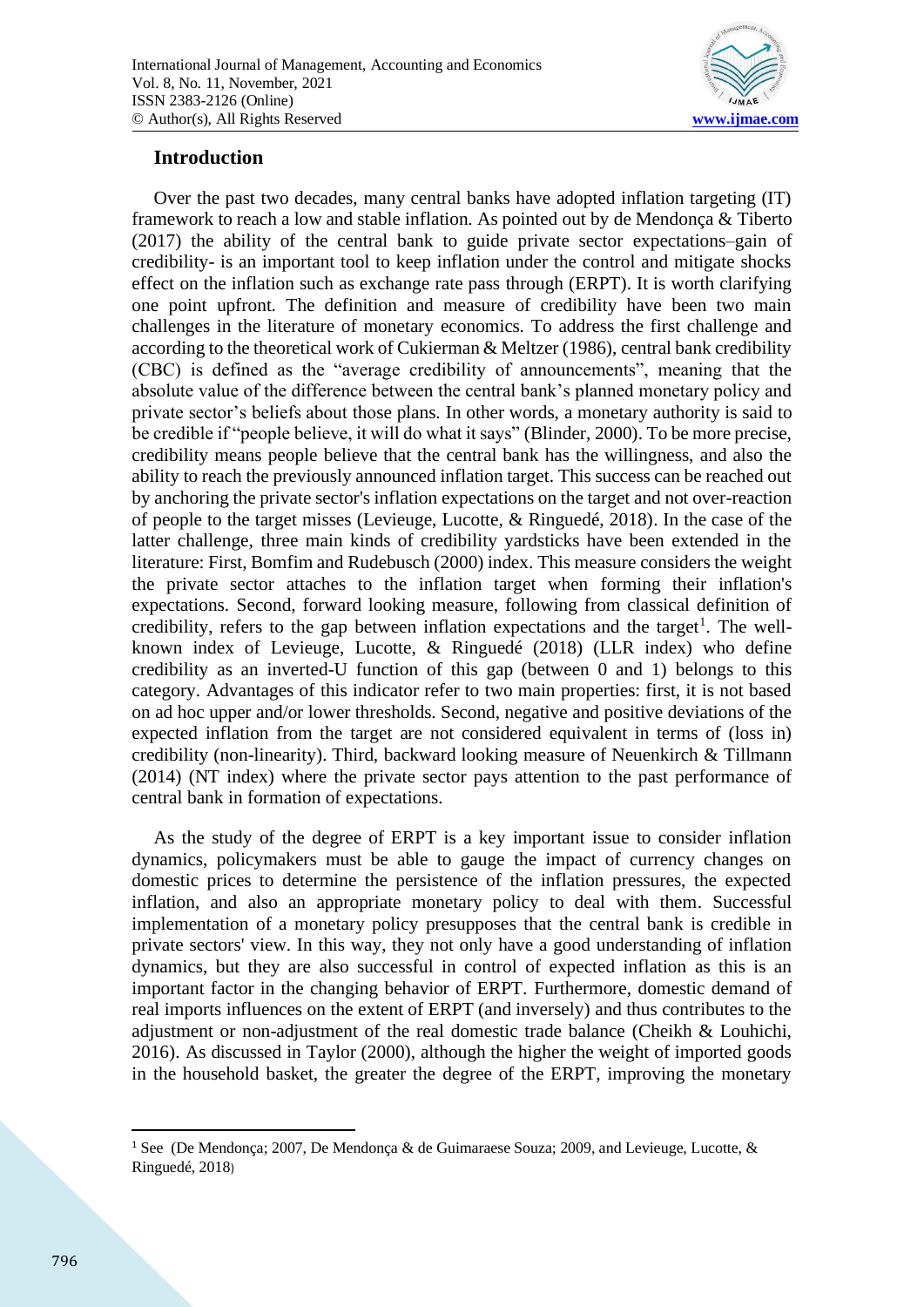

policy credibility largely declines the level of ERPT as there is less need to worry about exchange rate fluctuations.

To test Taylor (2000) hypothesis many authors such as Ben Cheikh & Louhichi (2016) and Ben Cheikh & Ben Zaiedfound (2020) found out that the degree of ERPT is mostly conditioned by the underlying macroeconomic conditions. In other words, bad macroeconomic conditions such as highly inflation environment lead to much greater and faster levels of pass-through than in the low and stable inflation's environment. One reason is that when credibility is low, the economy is not able to isolate the effect of shocks on the exchange rate. In this case, currency devaluation and the pressure on inflation are more raising, leading the level of ERPT tends to be higher than would otherwise be the case (DeMendonça, 2018). Therefore, policymakers should be aware that the announced policy's targets fully incorporate the non-linear reaction's nature of ERPT. Although mentioned studies have considered the nonlinear impact of inflation environment on the level of ERPT, none of them investigated the asymmetric role of CBC in decreasing the ERPT. To fill this void, this paper contributes to the literature by two outstanding properties: first, using a non-linear credibility index showing that the positive and negative deviation from the target do not have the same impact on the credibility. Second, using a Panel threshold Regression (PTR) model to provide the evidence on the regime-dependence of ERPT with regard to the credibility of 19 IT economies. This is done in two stages. The first stage purpose is to consider the impact of exchange rate changes on the inflation rate to obtain the time-varying ERPT. In the second stage, once credibility index is computed, I obtain threshold values to split our country sample into different regimes by using PTR model. Finally, I estimate the effect of the weight of imported goods on ERPT (Taylor hypotheses) for each credibility regime in order to make a comparison between different groups. To the best of our knowledge, this paper is the first study that applies PTR method in this context. The finding of the first stage confirms that emerging countries such as Romania and Ghana have a higher level of the ERPT than other IT economies. In the second stage, I find one threshold to divide IT economies into two low and high credibility regimes confirming that central banks with lower level of credibility (improper performance in control of inflation) have the higher level of passthrough of exchange rate. The latter is an important source of nonlinearity in ERPT across countries.

The remainder of this paper is organized as follows. Section 2 reviews the literature. Section 3 provides the data and methodology. The results and Robustness check are presented in section 4 and 5 respectively. Section 6 concludes.

#### **Related literature**

Unlike some strands of the literature about the degree of ERPT as a central role in international economies (Chou K, 2019) my focus is on a more recent occurrence which whether the ERPT can be influenced by the macroeconomic environment, and in particular, the role of CBC. Taylor (2000), in a very seminal paper, by using a microeconomic model of price setting, explains that the shift towards more credible central bank and thus, a low-inflation regime, would reduce the transmission of changes in exchange rates to the inflation (ERPT). In general, the more credible central bank, the more details provides about how and why policies can meet the target inflation rate. For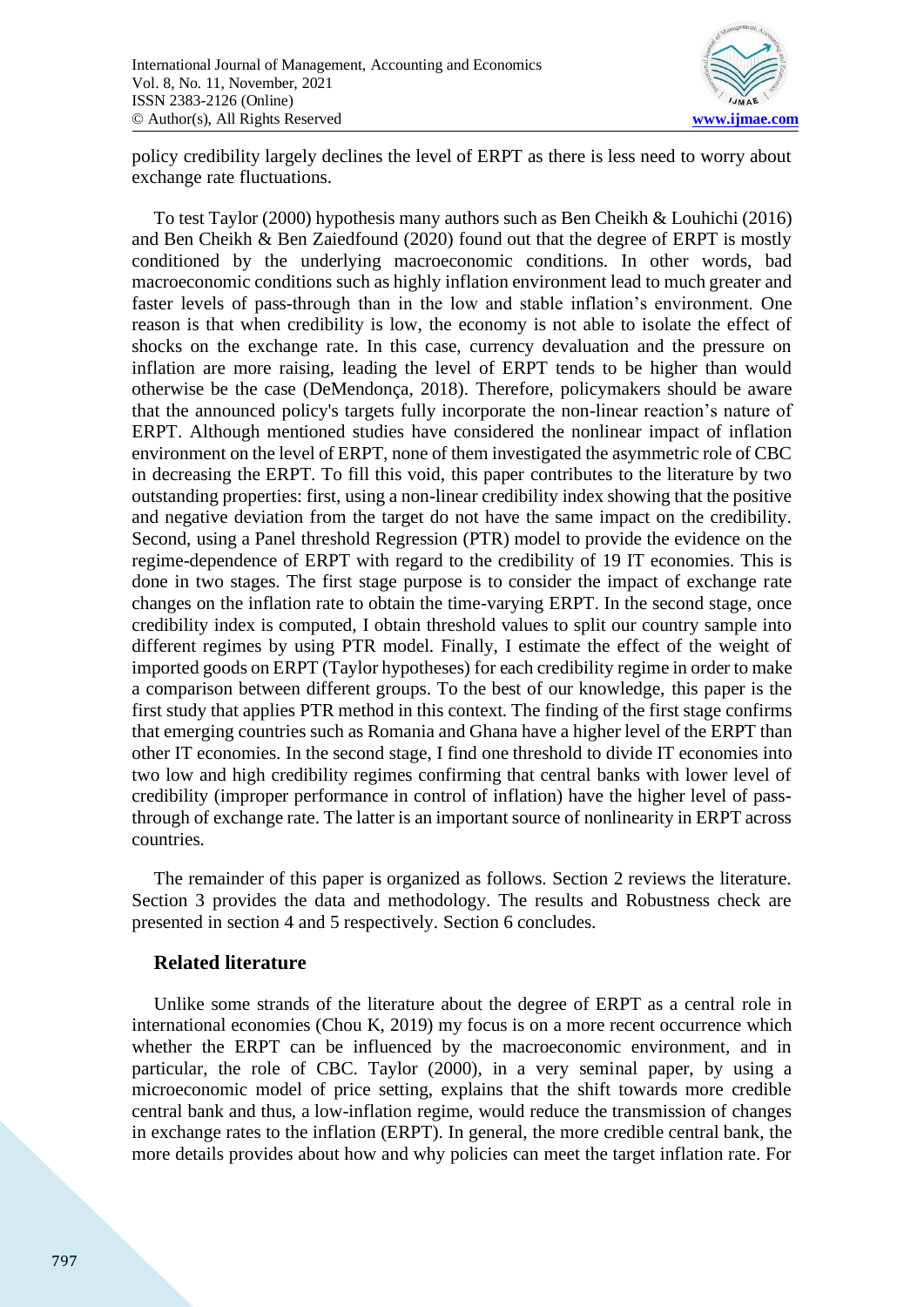

this reason, a credible central bank has leeway to deviate from its typical policy settings when atypical conditions (shocks) arise. Thus, the private sector is not doubted that the deviation is temporary and longer-term pursuit of the central bank's target is certain. Not only this assumption is very appealing, but it has received strong empirical supports in the recent literature. Gagnon & Ihrig (2004) provide an evidence on Taylor's theory. Dovern et al. (2012) confirm that a credible monetary policy contributes to anchor inflation expectations and declines the macroeconomic shocks. De Mendonça & Tostes (2015), through an analysis for the Brazilian experience under IT, found that the monetary and fiscal credibility have might been effective in weakening the pass-through. In a comprehensive study covering about 114 developing countries over the period 1990– 2013, De Mendonça & Tiberto (2017) provide robust evidence for a negative linear correlation between CBC and the effect of ERPT on inflation volatility. They do this by using S-GMM and forward looking measure of credibility index, presenting that the ERPT is a linear function of the sum of the log of nominal exchange rate (EX) and the log of wholesale price index. Kabundi & Mlachila, (2019) directly test the hypothesis negative linear relationship between credibility and the level of ERPT- in South Africa during 1980Q1 to 2015Q2 by looking at two stages. The first stage is based on 10-years rolling window regression to obtain the time-varying ERPT. In the second stage, they use a linear credibility index to consider the link between the CBC and ERPT.

In the mentioned studies, in one hand, CBC is a linear index in the sense that the positive and negative deviation from the target has the same impact on CBC. In other hand, they indirectly support Taylor's theory by focusing on the CBC as an explanatory variable. Nevertheless, it is worth noting that many empirical studies gave straight supportive evidence to Taylor's view by focusing on the inflation's environment regime (e.g. Barhoumi, 2006; Cheikh & Louhichi, 2016; Ben Cheikh & Ben Zaiedfound, 2020). As the CBC has an outstanding role to gain the low inflation's environment, this paper not only uses a nonlinear indicator to deal with the linear responses of CBC, but it also implements an alternative methodology of PTR model to split my sample into classes based on the value of CBC levels.

#### *Central Bank Credibility and Existing Measures*

Three main types of credibility measures have been extended in the literature. The first measure refers to the Bomfim & Rudebusch (2000) approach which consists of assessing the weight the private sector attaches to the inflation target when forming their inflation expectations. Specifically, they assume that long-run inflation expectations at time t, denoted  $\pi_{\omega_t}^e$ , are a weighted average of the current target  $\hat{\pi}_t$  and past inflation rate over |  $\alpha$  periods ( $\bar{\pi}_{t-a} = \bar{\pi}_{t-1} + ... + \bar{\pi}_{t-a} / \alpha$ ):

$$
\pi_{\text{out}}^e = \lambda \hat{\pi}_t + (1 - \lambda) \bar{\pi}_{t-\alpha}, \tag{1}
$$

The parameter  $\lambda$  ( $0 \le \lambda \le 1$ ) measures the central bank credibility. If  $\lambda = 0$ , there is no credibility and the inflation target is ignored in the formation of expectations by economics' agents. On the contrary, If  $\lambda = 1$ , central bank is full credible and private sector's long-run inflation expectations are equal to the announced long-run target of the policymaker. This means that the higher the weight attached by the private sector to the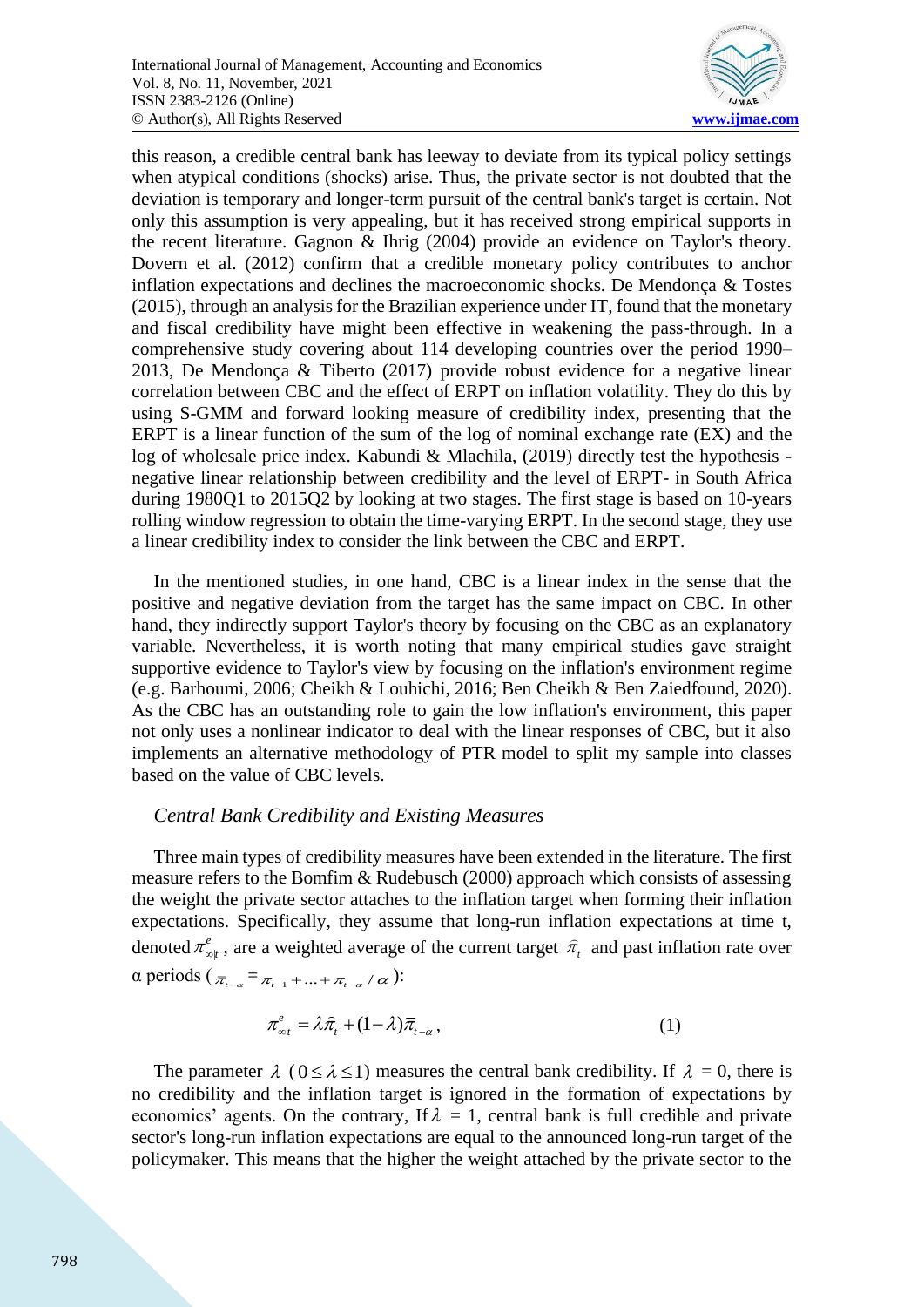

target, the higher the central bank credibility will be. In this case, expected inflation is equal to the inflation target due to the absence of serial correlation in the shock process, the lack of any backward-looking element in the model equations, and the discretionary nature of monetary policy where the model collapses to the standard case of rational expectations. To sum up, two shortcomings of this approach driven by the following restrictions: first, representing  $\lambda$  as a subjective probability of private's agents to attach the future achievement of the target. In other words, if agents are heterogeneous,  $\lambda$  could be considered the fraction of the population that believes the target will be achieved. Second, considering  $\lambda$  as a time-invariant parameter.

The second type of credibility measure refers to the forward looking version. While all forward looking measures such as Cecchetti & Krause (2002), De Mendonca (2007), De Mendonça & de Guimaraese Souza (2009), and Levieuge, Lucotte, & Ringuedé (2018) take into account the gap between inflation expectations and the inflation target as a credibility index, Levieuge, Lucotte, & Ringuedé (2018) extended previous indicators with two main properties: first, not only credibility index should not be based on ad hoc upper and/or lower thresholds, but it also should freely converge towards its extreme values. Second, a credibility indicator should be non-linear. They argue that negative and positive deviations of the expected inflation from the target should not be considered equivalent in terms of (loss in) credibility. Although any deviation from target is a clear signal that people do not believe in the ability of the central bank to meet the commitment, negative deviation is rarely perceived as a signal which monetary authorities abandon their objective as private agents are aware that the central bank can do even better than the announced target in terms of inflation control. Consequently, negative deviations are less serious than positive deviations. In this line of thought, they suggest a flexible indicator that satisfies this dual challenge based on the asymmetrical loss function by using two cases based on whether the target is a single point or a range.

In the case of single point target (as I use this case in my paper),  $\pi^e < \hat{\pi}$  is a loss in credibility even if it is less serious than  $\pi^e > \hat{\pi}$ . Noting  $\hat{\pi}^e$ , the deviation between expected inflation ( $\pi^e$ ) and the target ( $\hat{\pi}$ ) is defined as the following:

$$
CR_{LLR} = (1/\exp(\hat{\pi}^e) - \hat{\pi}^e) \quad , \tag{2}
$$

According to the literature,  $0 \le CR_{LR} \le 1$ , with representing that the central bank is full credible if  $CR_{LLR} = 1$ , and on the contrary,  $CR_{LLR} = 0$  cites that the corresponding central bank is not credible at all. However, one shortcoming in the forward looking approach is driven by availability of the limited data of the expected inflation.

The third type of credibility measure refers to the backward looking version of Neuenkirch& Tillmann (2014) where future inflation expectations  $\pi^e_{tT}$  are a weighted sum of the constant inflation target  $\hat{\pi}$  (the rational expectations component), a non-rational term  $(\bar{\pi}_{t-a} - \hat{\pi})|\bar{\pi}_{t-a} - \hat{\pi}|$ , and with  $\delta$  being a positive constant as the following:

$$
\pi_{t}^{e} = \hat{\pi}_{t} + \delta(\bar{\pi}_{t-\alpha} - \hat{\pi}) \left| \bar{\pi}_{t-\alpha} - \hat{\pi} \right| , \qquad (3)
$$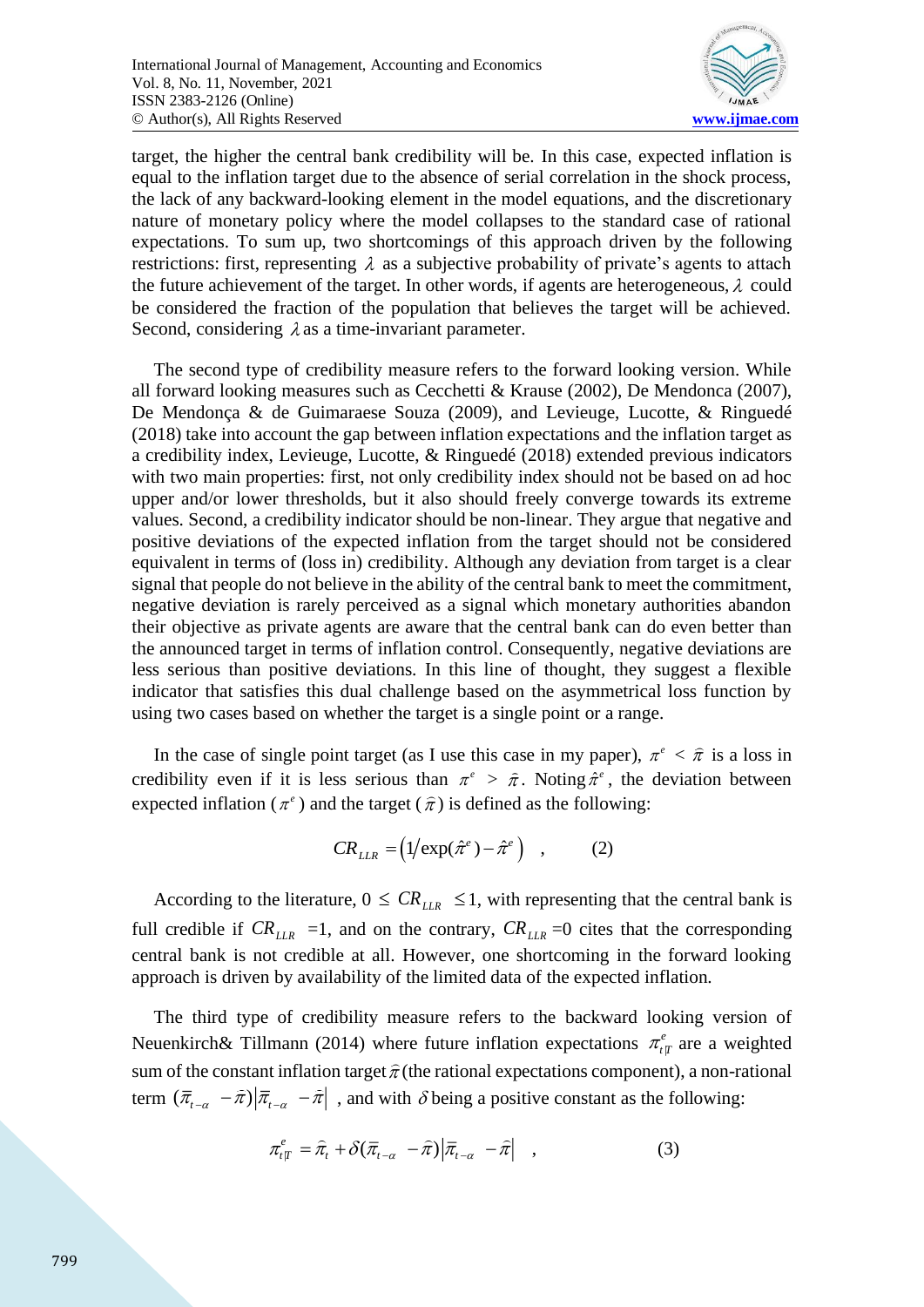

They refer to this term  $CR_{NT} = (\bar{\pi}_{t-a} - \hat{\pi})|\bar{\pi}_{t-a} - \hat{\pi}|$  as the CBC index (-1  $\leq CR_{NT}$  $\le$ 1), describing how the average of past deviations  $\bar{\pi}_{t-a}$  from the inflation target affect the current level of credibility and expectations of the future inflation. To put it in other words, the credibility index states that how past inflation performance of the central bank can be effective on the building (decay) of the credibility over time.

#### **Application to IT economies**

To give further insight into the role of CBC and considering a large database that comprises 1991–2019 annual data for IT countries, we employ an alternative index of *CR*<sub>NTLLR</sub> which the expected inflation is replaced by the past performance of the central bank as follows<sup>1</sup>:

$$
\pi_{t}^{e} = \hat{\pi}_{t} + \delta \left( 1 / \exp(\bar{\pi}_{t-\alpha} - \hat{\pi}) - (\bar{\pi}_{t-\alpha} - \hat{\pi}) \right), \tag{4}
$$

$$
CR_{\text{NTLLR}} = 1/\exp(\overline{\pi}_{t-\alpha} - \widehat{\pi}) - (\overline{\pi}_{t-\alpha} - \widehat{\pi}), \qquad (5)
$$

#### *Data*

Table 5 in Appendix provides some details concerning the IT adoption date and exchange rate regimes for the period up to 2020. 19 countries (table 1) are selected with regard to two obvious sources of restrictions: first, the ERPT can only be checked for countries that do not have a fixed exchange rate regime. Second, CBC is computed for countries which adopted an IT framework up to 2010.

As previously mentioned, this paper studies the role of the CBC on the level of ERPT in two stages. In the first stage, for each country, monthly consumer price index over the previous year's period and the nominal effective exchange rate data are gathered from the International Financial Statistics (IFS) to obtain the time-varying ERPT based on 5-year rolling window regression for the period 1990m1 to 2020m1. In the second stage, annual data such as the inflation rate, import to GDP ratio and gross domestic product (GDP) are provided by World Bank Indicators. As the output gap may be considered as a macroeconomic determinant of the ERPT, it is computed by the difference between the annual growth rate of GDP based on constant local currency (aggregates are based on constant 2010 U.S. dollars) and the potential output (Hodrick-Prescott filter).

 $<sup>1</sup>$  -Since the expected inflation data is available for the period up to 2013, we suggest an indicator by taking equations</sup> (2) and (3) ( $CR_{LLR}^+$  and  $CR_{NT}^-$  ) together to use large database over a period that spans 29 years (1991-2019).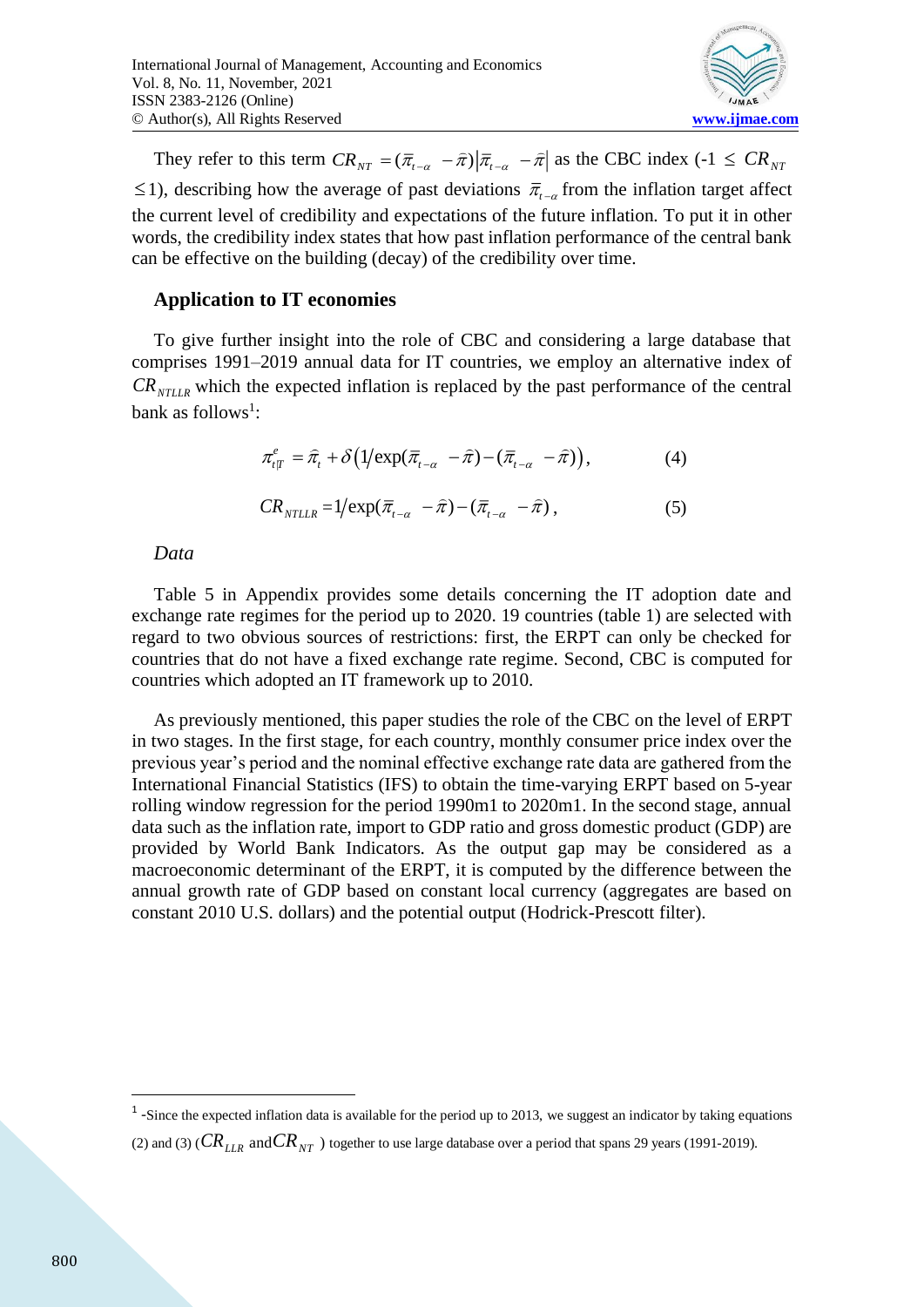

| Countries                       | Inflation<br>Rate at<br>Start of<br>Adoption<br>Year |         | Inflation<br>Range<br>Lower<br>Upper $(\%)$ | Target<br>Ranges<br>$(+/-)$ | Average<br>Deviation<br>from<br>Target<br>(% ) | Standard<br>Deviation<br>of Target<br>(% ) | Frequency of<br><b>Target Range</b><br>Misses $(\%)$<br>Total/Below/Above | Continuity of<br><b>Target Range</b><br>Misses(Year)<br>Total/Below/Above |
|---------------------------------|------------------------------------------------------|---------|---------------------------------------------|-----------------------------|------------------------------------------------|--------------------------------------------|---------------------------------------------------------------------------|---------------------------------------------------------------------------|
| Armenia                         | 2.89                                                 | $-1.82$ | 9.82                                        | 1                           | $-0.14$                                        | 2.91                                       | 78.57/50/28.57                                                            | 11/7/4                                                                    |
| <b>Brazil</b>                   | 4.85                                                 | $-1.02$ | 10.22                                       | $\overline{2}$              | 1.69                                           | 2.81                                       | 23.8/0/23.8                                                               | $5/0/5$                                                                   |
| Canada                          | 5.62                                                 | 0.33    | 3.81                                        | $\mathbf{1}$                | $-0.15$                                        | 0.87                                       | 17.24/13.80/3.46                                                          | 5/4/1                                                                     |
| Chile                           | 3.33                                                 | $-0.31$ | 6.41                                        | $\mathbf{1}$                | 0.12                                           | 1.68                                       | 38.1/19/19.1                                                              | 8/4/4                                                                     |
| Colombia                        | 10.87                                                | 1.56    | 8.24                                        | $\mathbf{1}$                | 0.38                                           | 1.67                                       | 71.42/33.33/38.09                                                         | 15/7/8                                                                    |
| Czech Republic                  | 10.69                                                | $-0.79$ | 6.57                                        | $\mathbf{1}$                | $-0.27$                                        | 1.84                                       | 54.54/36.36/18.18                                                         | 12/8/4                                                                    |
| Georgia                         | 1.72                                                 | $-2.11$ | 11.21                                       | $\mathbf{1}$                | $-1.03$                                        | 3.33                                       | 81.81/54.54 /27.27                                                        | 9/6/3                                                                     |
| Ghana                           | 10.73                                                | 0.10    | 16.74                                       | $\overline{2}$              | 4.05                                           | 4.16                                       | 69.23/0/69.23                                                             | 9/0/9                                                                     |
| Hungary                         | 9.11                                                 | $-0.94$ | 7.78                                        | $\mathbf{1}$                | 0.60                                           | 2.18                                       | 73.68/26.31/47.36                                                         | 14/5/9                                                                    |
| Iceland                         | 6.4                                                  | $-3.76$ | 8.76                                        | 1.5                         | 2.16                                           | 3.13                                       | 47.36/0/47.36                                                             | 9/0/9                                                                     |
| Mexico                          | 6.38                                                 | 0.99    | 4.95                                        | 3.25                        | 1.36                                           | 0.99                                       | 10.52/0/10.52                                                             | 2/0/2                                                                     |
| Norway                          | 3                                                    | 0.57    | 4.33                                        | 0.25                        | $-0.40$                                        | 0.94                                       | 52.63/36.84/15.79                                                         | 10/7/3                                                                    |
| Philippines                     | 2.72                                                 | 0.26    | 7.62                                        | 0.5                         | $-0.20$                                        | 1.84                                       | 83.33/50/33.33                                                            | 15/9/6                                                                    |
| Poland                          | 11.59                                                | $-0.35$ | 7.25                                        | $\mathbf{1}$                | $-0.27$                                        | 1.9                                        | 68.18/50/18.18                                                            | 15/11/4                                                                   |
| Romania                         | 9.01                                                 | $-1.09$ | 7.87                                        | $\mathbf{1}$                | 0.73                                           | 2.24                                       | 73.33/26.66/46.66                                                         | 11/4/7                                                                    |
| South Africa                    | 5.33                                                 | $-0.14$ | 9.14                                        | 1.5                         | 0.80                                           | 2.32                                       | 40/10/30                                                                  | 8/2/6                                                                     |
| Sweden                          | 4.72                                                 | $-0.48$ | 4.48                                        | 0.25                        | $-0.64$                                        | 1.24                                       | 66.65/55.55/11.11                                                         | 18/15/3                                                                   |
| <b>United Kingdom</b>           | 4.59                                                 | 0.26    | 3.74                                        | 0.25                        | 0.17                                           | 0.87                                       | 50/21.42/28.57                                                            | 14/6/8                                                                    |
| Uruguay                         | 8.11                                                 | 3.16    | 6.84                                        | $\overline{2}$              | 2.95                                           | 0.92                                       | 84/0/84                                                                   | 11/0/11                                                                   |
| <b>All Countries</b>            | 5.9                                                  | $-0.39$ | 6.81                                        | 1.01                        | 0.49                                           | 1.80                                       | 54.41/26.38/28.03                                                         | 11/5.5/5.5                                                                |
| Emerging Countries <sup>1</sup> | 6.95                                                 | $-0.17$ | 8.61                                        | 1.37                        | 0.76                                           | 2.19                                       | 60.75/25.44/35.31                                                         | 11/4/7                                                                    |
| Advanced Countries <sup>2</sup> | 4.86                                                 | $-0.61$ | 5.02                                        | 0.65                        | 0.22                                           | 1.41                                       | 48.07/27.32 /20.75                                                        | 11/7/4                                                                    |

| Table 1. Inflation Performance in Relation to Their Targets, 1991-2019. |  |  |  |  |  |
|-------------------------------------------------------------------------|--|--|--|--|--|
|-------------------------------------------------------------------------|--|--|--|--|--|

Note: Inflation rates and target ranges are from World Bank Indicators and the central banks respectively; other variables are based on author's calculations.

Table 1 reflects the inflation performance in relation to their targets. The analysis is on 19 IT countries and distinguishes between emerging and advanced economies. Table 1 shows that although temporary target misses are unavoidable, frequently and large misses threaten the CBC. The main outcomes are given as follows:

• Advanced countries have typically had inflation rate on average of 5 percent at the start of adoption, while emerging countries have usually had a higher rate around of 7 percent.

<sup>&</sup>lt;sup>1</sup> -Countries: Armenia, Brazil, Chile, Colombia, Czech Republic, Georgia, Ghana, Hungary, Mexico, Philippines, Poland, Romania, South Africa, Uruguay.

<sup>&</sup>lt;sup>2</sup> - Countries: Canada, Iceland, Norway, Sweden, United Kingdom.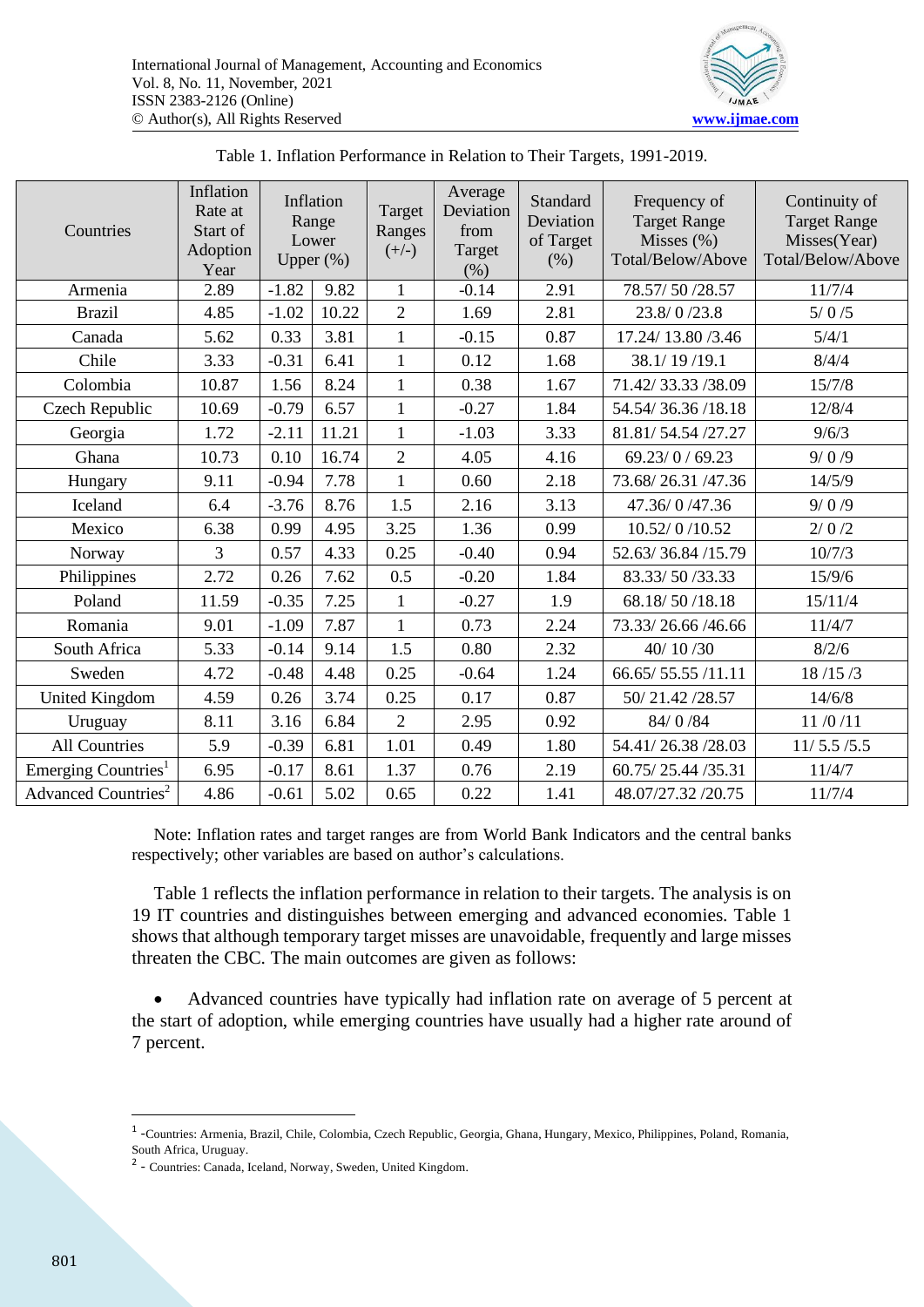

• To keep average of inflation close to the target, advanced countries' performance have been significantly different from emerging countries. Around 70 percent of advanced countries (Canada, Norway and Sweden) have kept the average of inflation less than the target. While, only 28 percent of emerging countries (Georgia, Philippine and Poland) have hold the actual inflation below the target.

• Average of standard deviation of the target in the total sample and emerging countries is only 1.80 percent and 2.19 percent respectively, while dispersion of inflation around the target is significantly high and around 4 percent for Ghana.

• Although both groups have missed their targets almost 11 years, the misses by emerging countries have been around 60 percent of the time and biased upward, while those of advanced countries have missed their targets around 50 percent of the time and biased downward. It is valuable to notice that Brazil, Ghana, Mexico and Uruguay (emerging countries) and Iceland (advanced country) missed their target totally upward.

As discussed in Albagli and Schmidt-Hebbel (2004) and Scott Roger (2009), the policy credibility has an important effect on the volatility of the inflation around the target. The higher frequency, magnitude, and persistence of the target misses during start of the adoption date are likely in part to reflect relatively fragile policy credibility during the early stages of IT. They all find that with weak credibility, the output-inflation trade-off and movements in exchange rates would be also worse.

## **Methodology**

## *First Stage: ERPT*

The traditional specification used in the pass-through literature is based on the regression of the inflation on the nominal effective exchange rate. Following Kabundi & Mlachila (2019), the first stage involves estimating a time series regression of inflation on nominal effective exchange rate (monthly data) to obtain time-varying ERPT based on 60 months rolling window for the large period 1990m1-2020m1. The time-varying parameter  $(\beta_t)$  ERPT is as follows:

$$
\Delta c p i_t = \alpha_t + \beta_t \Delta n e e r_t + \varepsilon_t, \qquad (6)
$$

Where  $\Delta cpi$  is a growth rate of monthly consumer price index over the previous year's period.  $\Delta$ *neer* is defined as a change of nominal effective exchange rate,  $\varepsilon$ <sub>t</sub> is the error term and i.i.d  $(0, \sigma2)$ . According to Eq.  $(6)$ , ERPT is positive in the sense that the depreciation in the currency value (↑ e) increases the inflation and the appreciation of the importing country's currency (↓ e) decreases the price of imported goods. The primary concern in the first stage of this study is the ERPT elasticity which corresponds to the coefficient  $\beta$ , which is expected to be bounded between 0 and 1.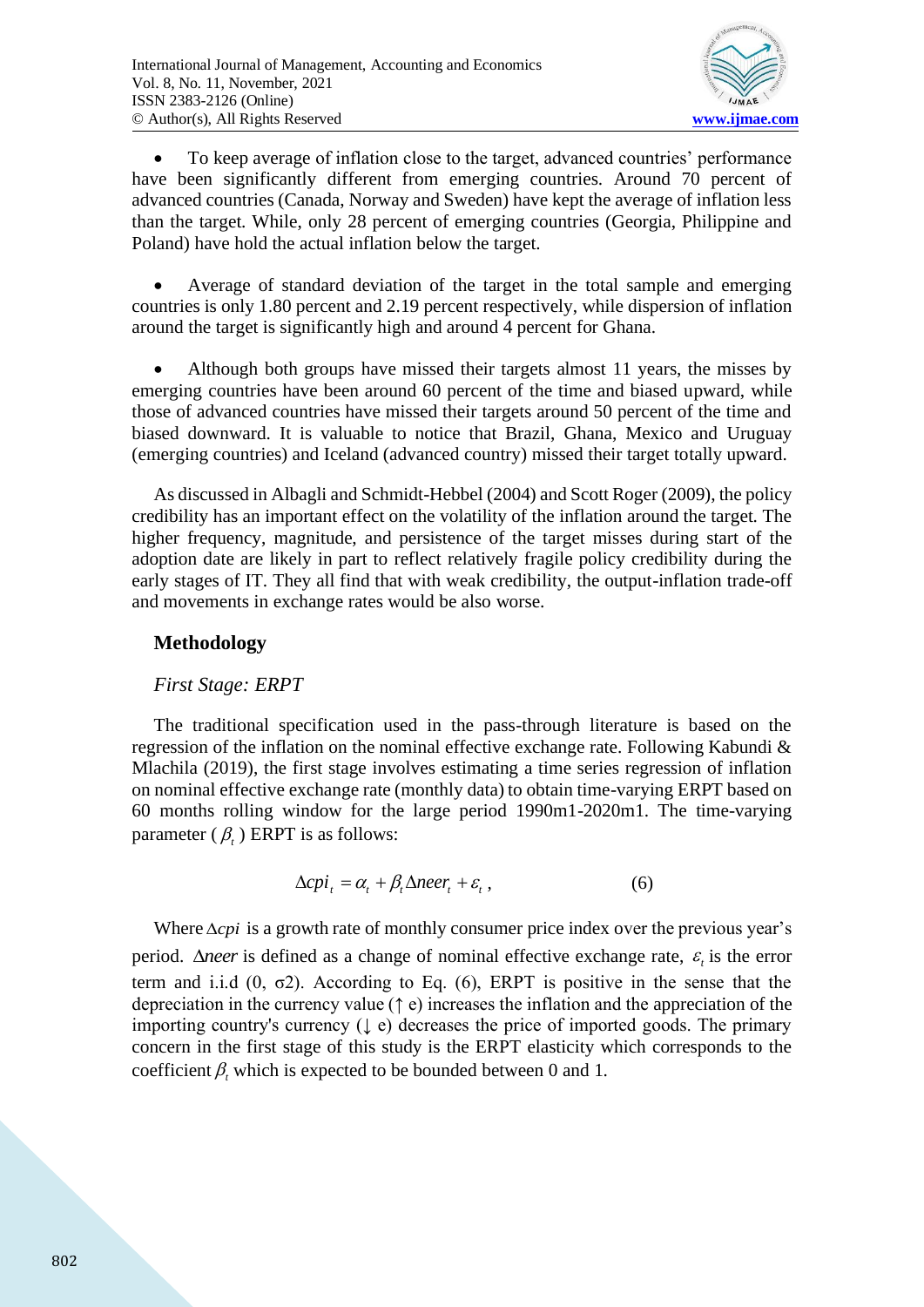

*Second Stage: Towards a threshold specification* 

Once credibility index is computed, as in Taylor (2000), I propose a statistic PTR model with individual fixed effects developed by Hansen (1999) which enables us to split our sample of IT countries into different credibility regimes. The aim of this analysis is to link the CBC on the extent of the ERPT. The level of the CBC throughout our sample would give further evidence of the importance of macroeconomic factors in a more comprehensive extent such as credibility environment as an important determinant of the ERPT. To reach this, I attempt to divide the panel of countries into different groups based on the CBC level and then estimate the weight of the ERPT relative to the imported goods for those different groups. The idea is to compare the extent of pass-through for different central banks' credibility regimes and to depict outcomes about the reasons for crosscountry differences in the ERPT.

Following Hansen (1999), I can rewrite the model for two regimes (a single threshold) as follows:

$$
pt_{i,t} = \begin{pmatrix} \theta_0 + \theta_1 itg_{i,t} + \theta_2 og_{i,t} + u_{i,t} & \text{if } CR_{i,t} \le \gamma \\ \theta_3 + \theta_4 itg_{i,t} + \theta_5 og_{i,t} + u_{i,t} & \text{if } CR_{i,t} > \gamma \end{pmatrix},\tag{7}
$$

an alternative intuitive way of the structural equation of interest (7) is:

$$
pt_{i,t} = \theta_i + \varphi_i w_{i,t} I_{(CR \le \gamma)} + \varphi_2 w_{i,t} I_{(CR > \gamma)} + u_{i,t},
$$
\n(8)

where, the dependent variable  $pt$  is the ERPT,  $itg_{i,t}$  denotes Import to GDP ratio and  $og_{i,t}$  is the Output Gap which is used to increase the explanatory power of the model.  $\varphi = (\theta_i)$ ,  $w_{i,t} = (itg_{i,t}, og_{i,t})$  and  $I_{(i)}$  is the indicator function and  $\gamma$  denotes a threshold parameter. The dependent variable *pt* and the threshold variable (credibility index) CR are scalar, and the regressor  $w_{i,t}$  denotes 2 vectors of  $og_{i,t}$  and  $itg_{i,t}$ .  $\theta_i$  is the individual fixed effect for each forecaster (the level of country),  $u_{i,t}$  is the remaining error term assumed to bei.i.d  $(0, \sigma^2)$  and finally the subscript i indexes the individual and the subscript t indexes time<sup>1</sup>.

Three remarks are associated to this model: first, divided observations into two regimes depend on whether the threshold variable CR is smaller or larger than the threshold parameter  $\gamma$ . Second, threshold variable CR and regressors  $w_{i,t}$  should be timevariant in order to identify the slopes. Third, as mentioned in Hansen (1999), the

<sup>&</sup>lt;sup>1</sup> - We have run a Hausman test which compares the random versus fixed effects under the null hypothesis that the individual effects are not correlated with the other regressors in the model. According to the result, the null hypothesis of random effects is strongly rejected in favor of the fixed effects. In the case of the stationarity of our variables, we have checked the augmented Dickey-Fuller Fisher unit root test which has rejected the null hypothesis of a unit root in all variable. To save space, the results from Hausman test and panel unit root tests are not reported in the paper, but are available upon request.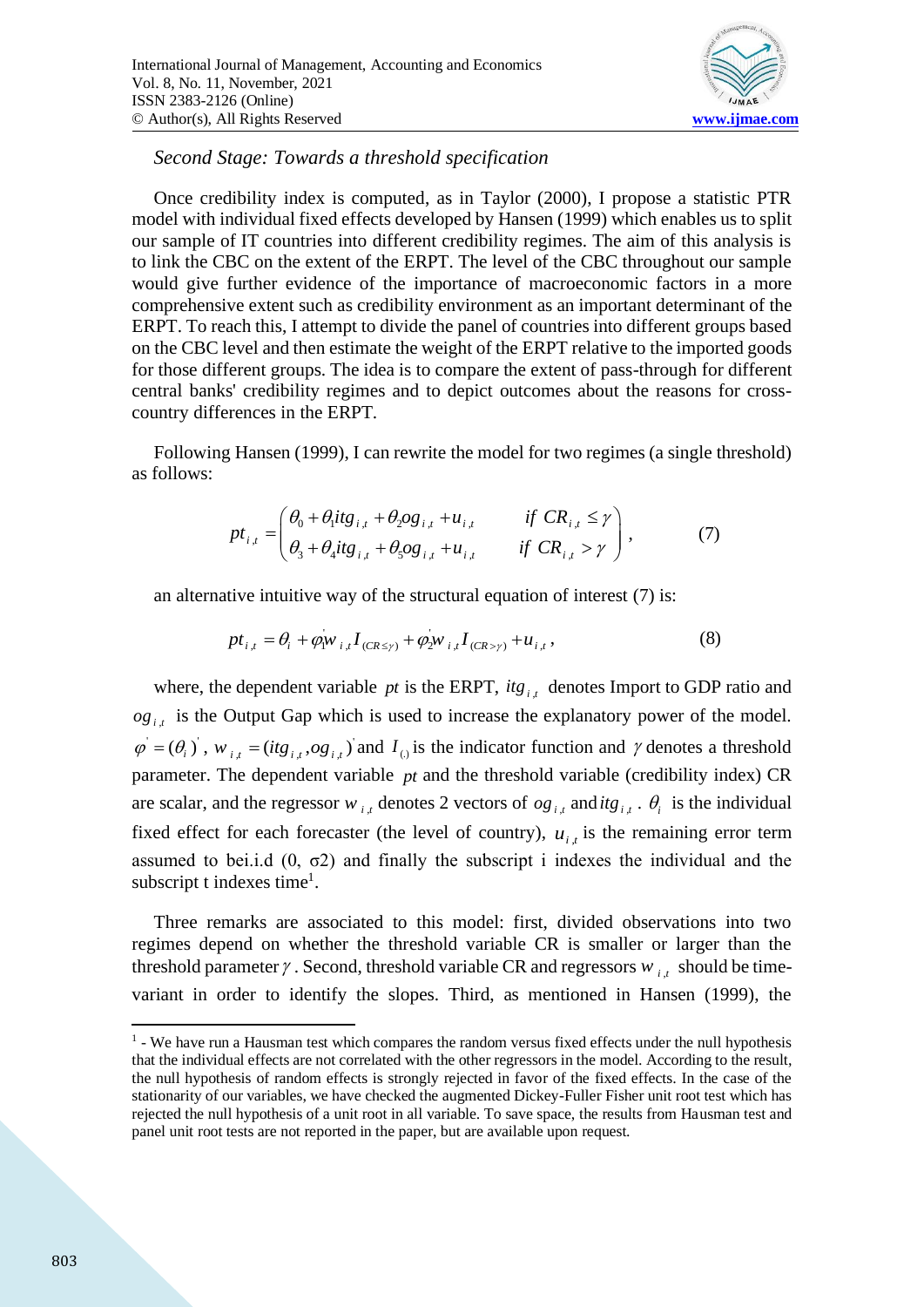

individual effects  $\theta_i$  are not different in the two regimes. So, not only it would be possible to consider a constant or N individual constant specific to each regime, but it would also increase the number of parameters of the model. For this reason, the regimes are separated by their differing regressors slope,  $\varphi_1$  and  $\varphi_2$ .

Generally, this model can be considered with more than two regimes<sup>1</sup>. However, we limit our attention to the model with three regimes and two threshold parameters given by:

$$
pt_{i,t} = \theta_i + \varphi_i w_{i,t} I_{(CR \le \gamma_1)} + \varphi_2 w_{i,t} I_{(\gamma_1 < CR \le \gamma_2)} + \varphi_3 w_{i,t} I_{(CR > \gamma_2)} + u_{i,t},
$$
\n(9)

 $\gamma_j$  is sorted by  $\gamma_1 < \gamma_2$ .

Since Hansen (1999) recommends,  $\gamma$  and the slope coefficients,  $\varphi_1$  and  $\varphi_2$  of equation (8) can be estimated by OLS approach for any given  $\gamma$ :

$$
S_1(\gamma) = \sum_{i=1}^{N} \sum_{t=1}^{T} \hat{u}_{i,t}^2(\gamma) , \qquad (10)
$$

 $S_1(\gamma)$  computes the sum of squared errors conditional on a value of  $\gamma$ . The threshold parameter  $\gamma$  is estimated by minimizing the sum of squared  $(S_1(\gamma))$ :

$$
\hat{\gamma} = A \, r \, g \, MinS_1(\gamma) \qquad \gamma \in \Lambda \tag{11}
$$

as discussed in Hansen (1999) and Candelon et al (2013), it is undesirable for a threshold to be chosen which sorts too few observations into one or another regime. For this reason, they consider an optimization domain, confirming minimum percentage of the observations stand in each regime.

The null hypothesis is  $H_0: \varphi_1 = \varphi_2$  if the threshold effect of equation (8) is tested to be statically significant. In this case, there is no threshold effect and the model is equivalent to a linear model. To test of this hypothesis I use a standard test, representing  $S_0$  as the sum of squares of the linear model and the approximate likelihood ratio test of  $H_0$  is based on the following:

$$
F_1 = \frac{S_0 - S_1(\hat{\gamma})}{\hat{\sigma}^2} \quad , \tag{12}
$$

where  $\hat{\sigma}^2$  is a constant estimate of  $\sigma^2$ .

<sup>1</sup> - The estimation process proposed by Hansen allows one to take into account a model with *K* regimes and K-1 thresholds (see, Hansen (1999) and Candelon et al. (2013)).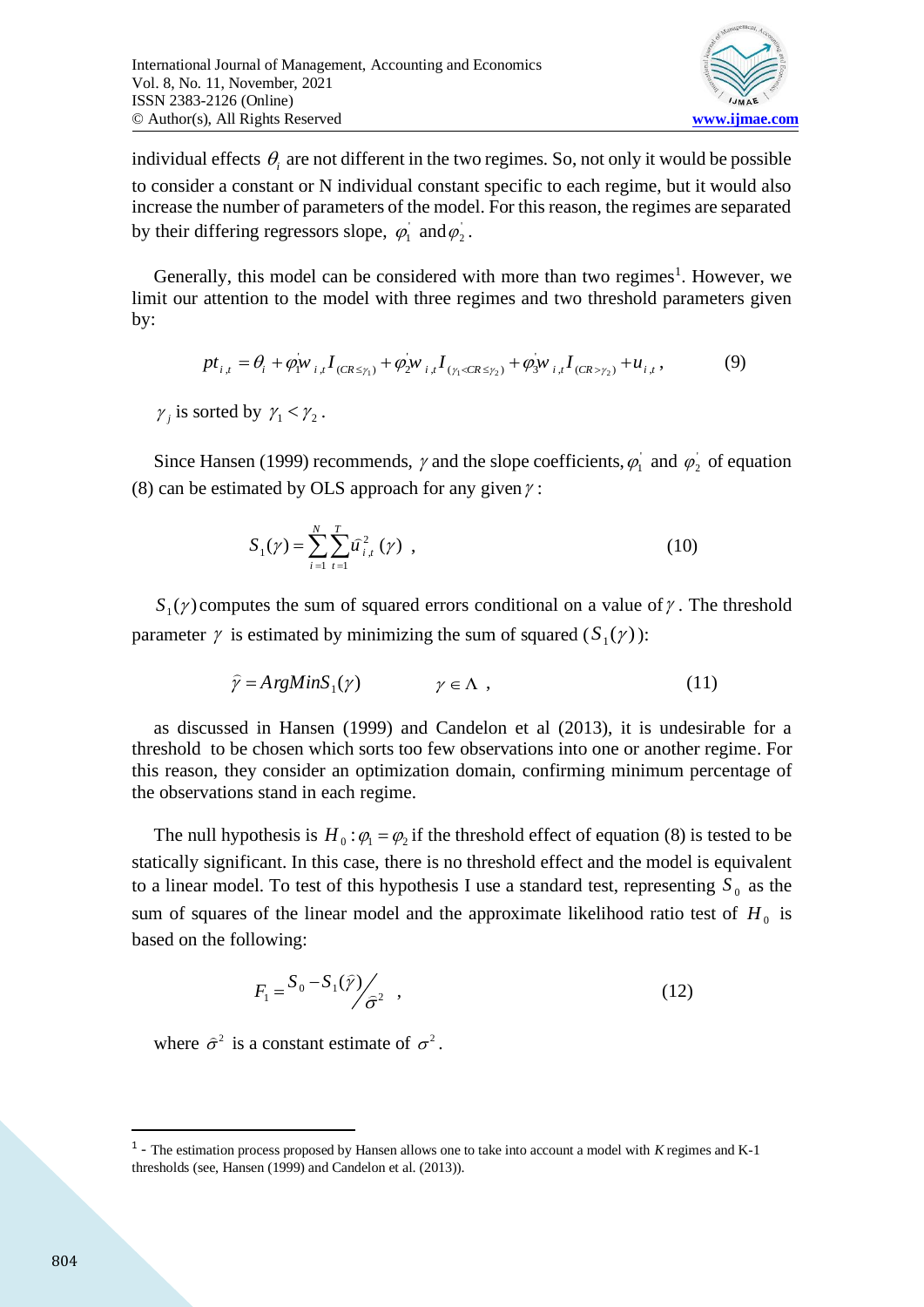

The main challenge under the null is that the threshold parameter  $\gamma$  is not identified. Therefore, the asymptotic distribution of  $F_1$  is not standard and does not correspond to a chi-squared distribution. As Hansen (1996) suggested, using a bootstrap procedure is a reliable way to obtain the asymptotic distribution and construction of the P-values. In the case of panel models, we also use bootstrap simulations to compute the critical values of the statistics' distribution of the tests on the number of thresholds. If the P-value associated with F1 let us to reject the null hypothesis (no threshold effect), we will discriminate between one and two thresholds. In such circumstances, a likelihood ratio test of one threshold versus two thresholds is based on the statistic:

$$
F_2 = \frac{S_1(\hat{\gamma}_1) - S_2(\hat{\gamma}_1, \hat{\gamma}_2)}{\hat{\sigma}^2},\tag{13}
$$

where,  $\hat{\gamma}_1$  and  $\hat{\gamma}_2$  are the estimated thresholds of the model with three regimes and  $S_2(\hat{\gamma}_1, \hat{\gamma}_2)$  denotes the sum of squared errors. If  $F_2$  is larger than the critical value of the non-simulated distribution, the one-threshold hypothesis will reject in favor of the twothreshold hypothesis.

## **Empirical Results**

#### *First Stage: ERPT*

As mentioned above, following Kabundi & Mlachila (2019), the first step is to estimate ERPT coefficients (Eq. 6). As shown in Fig. 1, Romania and Ghana as emerging countries have the most ERPT movements among IT group. Although exchange rate has raised for most countries during the financial crisis (2007-2009), but there is a descending trend in the ERPT for almost all countries except for Armenia and Romania (fig.1).



Fig 1. Exchange rate pass-through evolution in IT economies *CBC indicator*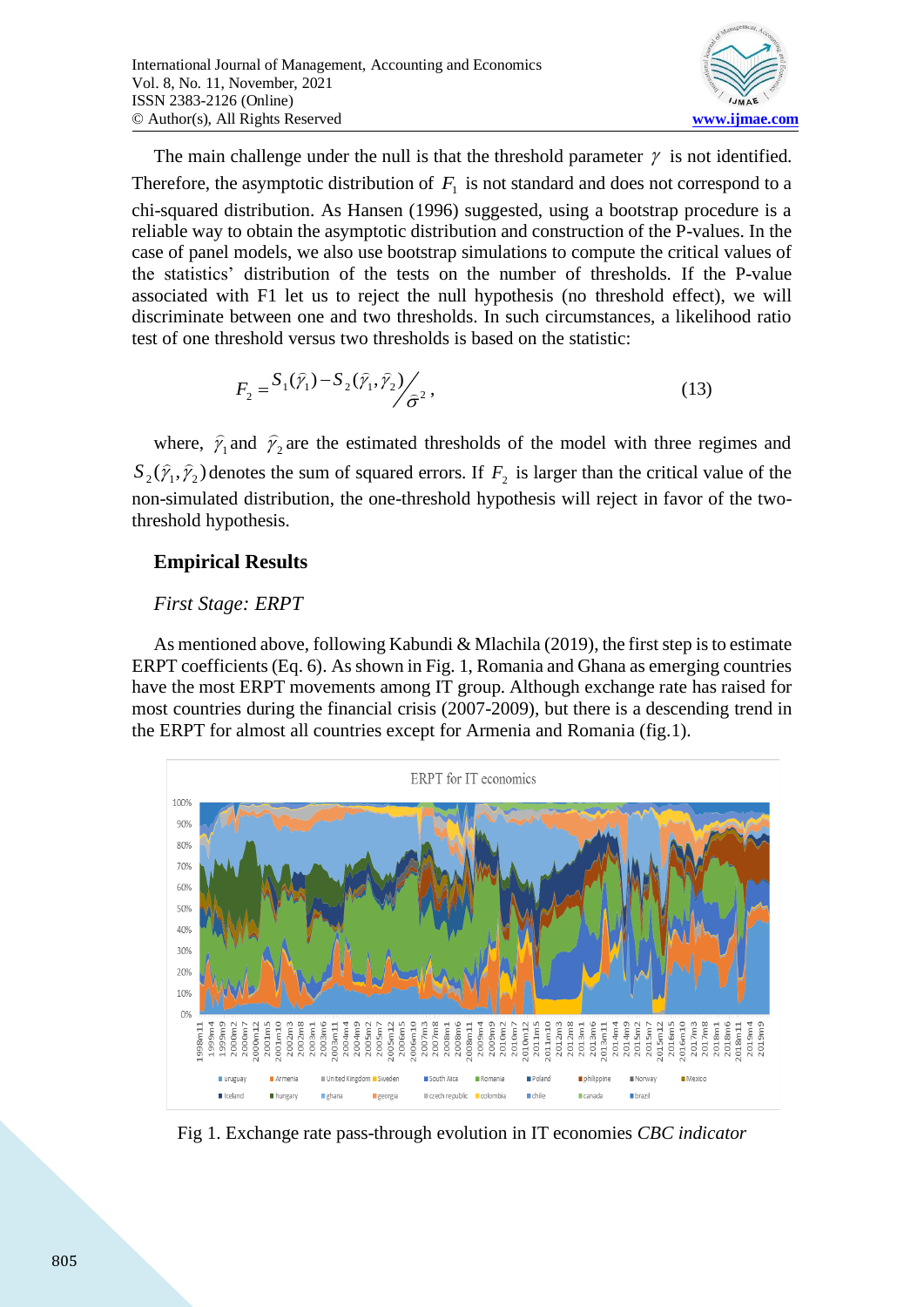

As previously mentioned, I compute the  $CR_{\text{NTLLR}}$  (Eq. 5) as a nonlinear index. To do so, in line with Levieuge, Lucotte, & Ringuedé (2018) I use the midpoint of the target range as an inflation target. In their sample of 5 advanced countries, Neuenkirch & Tillmann (2014), use 60 months memory of inflation rate which is able to disentangle actual credibility losses from temporary "credibility losses" resulting from the exchange rate movement's behavior. Thus, in the case of the average of past inflation rates, I rely on Neuenkirch & Tillmann (2014) way and select 60 months inflation lag length.

In line with Levieuge, Lucotte, & Ringuedé (2018) CBC index is between 0 and 1, with 1 for full credibility if the average of the past inflation completely meet the target. At the extreme opposite, CBC= 0 indicates that the corresponding central bank is not credible. The figure 2 gives the profile of this indicator for inflation target  $= 3\%$ , with the horizontal axis representing  $\bar{\pi}$ . As expected, the figure is non-linear. Fig. 2 nicely shows how CBC with negative deviations of the past inflation from the target are less likely compromised than positive ones. Although any deviation from target is loss for CBC, but the positive deviation signals a higher loss in credibility than an equivalent negative one. One of the most important features of this indicator is that the marginal loss in credibility is decreasing with ( $\bar{\pi}_{t-a}$  –  $\hat{\pi}$ ). An inverted-U credibility curve, with a higher slope in the neighborhood of the target than at its extremities can justify this notion. Assume that  $\hat{\pi}$  $=$  3%. The past inflation rate that grows from 10 to 12% should not hurtle with an exhibitive loss in credibility, (because of the initial  $\bar{\pi} = 10\%$ ). Quite the contradict, a growing the past inflation rate, from 3 to 6%, must express a higher marginal loss (100%) in CBC (see Fig. 2).



Fig.2 Non-Linear effect of CBC index on the deviation of the past inflation from target (3 percent).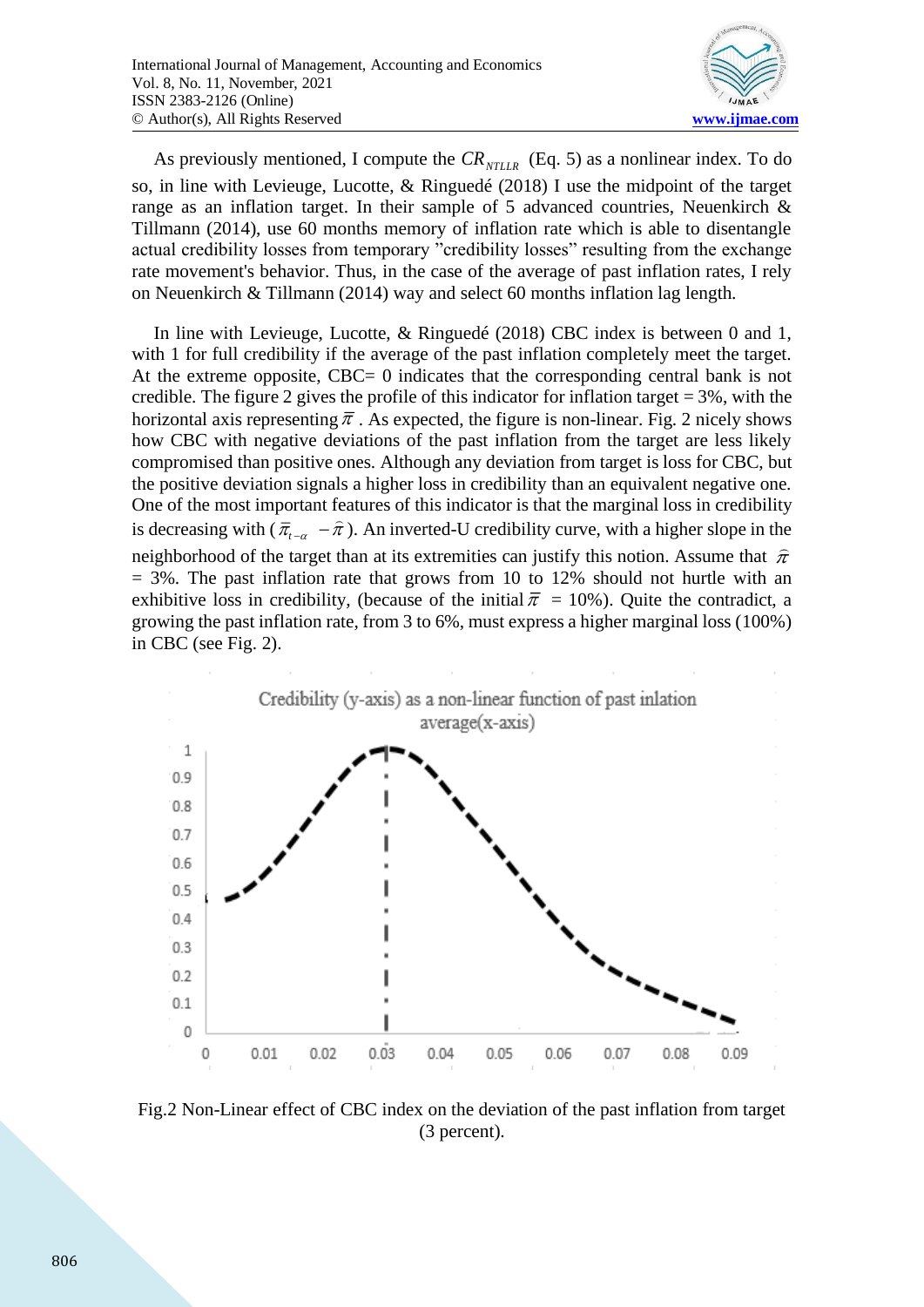

*Second Stage: CBC, ERPT and Threshold Effect*

Once computing the ERPT and CBC index, in order to determine the number of regimes or testing the threshold, I follow the bootstrapping method and the sequential procedure proposed by Hansen (1999) to obtain the approximations of the F statistics and their bootstrap P-values for IT countries. The F statistics contain F1 and F2 to consider the null hypotheses of one regime (none threshold) and two regime (one threshold) respectively.

Once one or more significant thresholds are found (based on Eq. 8), I can split the country sample into different regimes based on their degree of CBC and then estimate the effect of imported goods and output gap on ERPT for each regime in order to make a comparison between different groups<sup>1</sup>.

Table 2 reports tests statistics of F1, F2 for single threshold, double threshold, and their bootstrap P-values. I find a highly significant F1 test for a single threshold with a bootstrap P-value =0.00. However, the test statistic for a second threshold is far from being statistically significant with a p-value of 1.00. Therefore, the sequential test procedure implies two regimes and one threshold in the model for the sample of 19 IT economies.

| Threshold value (CBC)                | F      | P-value | 95% confidence<br>interval |
|--------------------------------------|--------|---------|----------------------------|
| Single threshold effect test (H0: no |        |         |                            |
| threshold)                           |        |         |                            |
| 0.35                                 | 256.56 | 0.00    | [0.2748, 0.3610]           |
| Double threshold effect test (H0: at |        |         |                            |
| most one threshold)                  |        |         |                            |
| 0.35                                 | 23.05  | 1.00    |                            |
| 0.79                                 |        |         |                            |

Table 2. Hansen (1999) test for multiple thresholds.

Note: Table reports threshold estimates  $\mathcal V$ . P-values are calculated by 1000 simulations. The Fisher type statistic (F1) denotes the test (the null hypothesis) of no threshold against one threshold and F2 corresponds to the test one threshold against two thresholds.

Table 2 also represents the estimated parameter of one threshold CBC of 35 percent. Finally, all observations will be objectively split into two regimes depending on whether the CBC is lower or higher than the threshold value  $\hat{\gamma}_1$ . Accordingly, I define two groups of countries: a low credibility regime including central banks with mean annual credibility degrees of less than 35 percent, and a high credibility regime comprising central banks with annual mean credibility exceeding 35 percent. According to this classification, I consider central banks of Armenia, Georgia, Ghana, Romania and Uruguay with low credibility and Brazil, Canada, Chile, Colombia, Czech Republic, Hungary, Iceland, Mexico, Philippines, Poland, South Africa, Norway, Sweden, and United Kingdom with high CBC.

 $<sup>1</sup>$  - As Hansen (1999) uses the threshold values to divide his sample of US firms into low debt and high debt firms.</sup>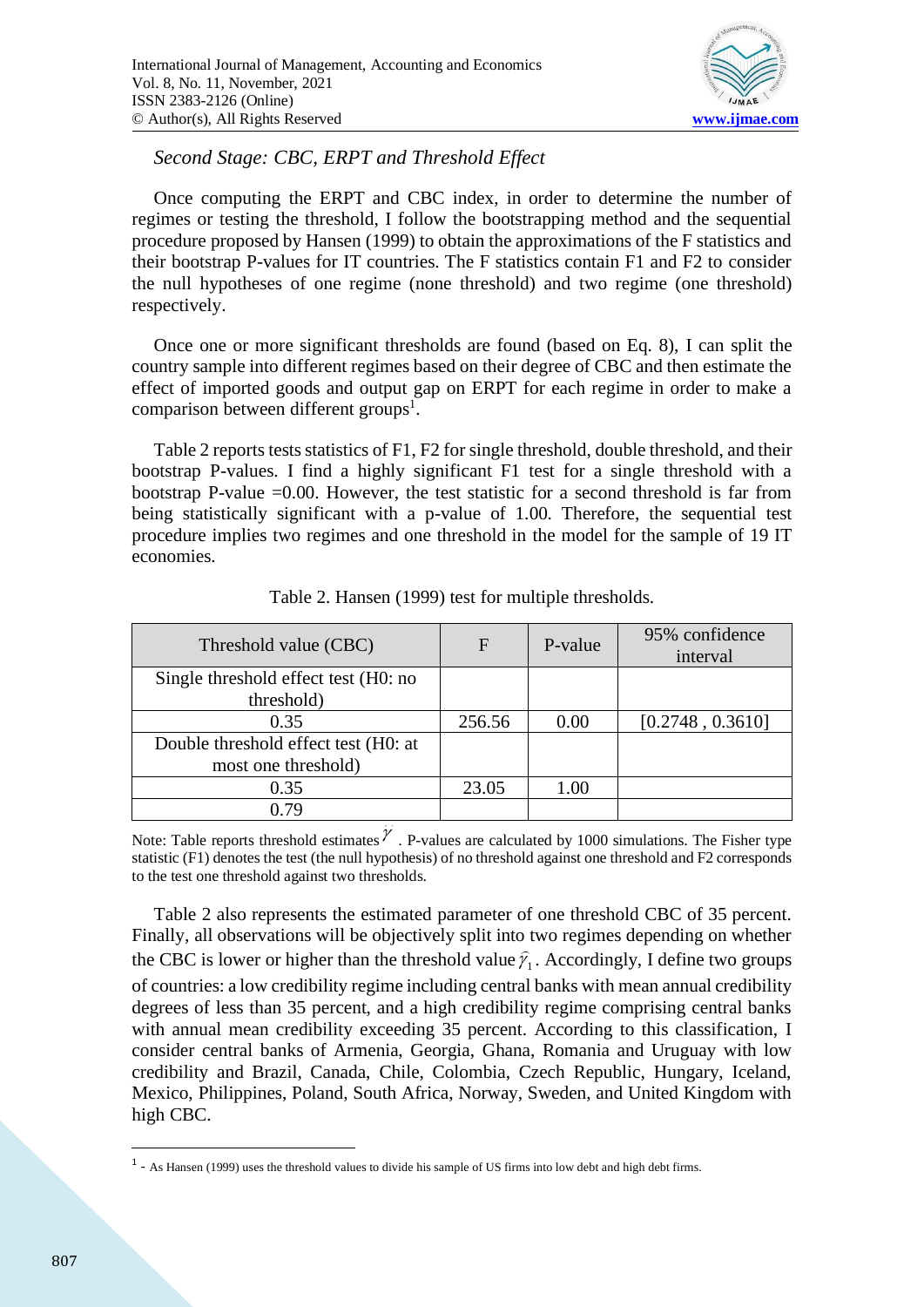

In order to make a comparison between different levels of CBC and draw conclusions about the link between the extent of ERPT and the credible monetary environment, I estimate imported goods elasticity to ERPT and the impact of output gap for each class of CBC. Table 3 presents estimations for each group of countries based on CBC. In view of the result, a higher credible central bank experiences the degree of ERPT equal to 12 percent, while 1 percent increase of imported goods ratio to GDP causes a raise in passthrough of exchange rate by 54 percent for countries with lower CBC. Obviously, in line with Taylor (2000), this finding supports the conventional wisdom on the positive link between lower inflation environment with more credible central bank and the level of ERPT. That is, countries with lower level of credibility or, in other hand, central banks that have an improper performance in control of inflation and the expected inflation, should have the higher level of pass-through. Our results provide evidence on the regimedependence of ERPT with regard to the credibility of the monetary authority. Particularly, this finding could be an important source of heterogeneity and non-linearity in ERPT across countries.

| Dependent variable: $pt_{i,t}$ | Low CBC(CR<0.35)   High CBC(CR>0.35) |             |  |
|--------------------------------|--------------------------------------|-------------|--|
| Constant                       | $0.009***$                           | ***<br>0.01 |  |
|                                | (0.03)                               | (0.01)      |  |
| $it{g}_{i,t}$                  | $0.54***$                            | $0.12***$   |  |
|                                | (0.13)                               | (0.03)      |  |
|                                | 1.69                                 | 0.83        |  |
| $og_{i,t}$                     | (2.51)                               | 0.57        |  |

Table 3. Estimation of model with fixed effect

Note: \*\* and \*\*\* denote significance at the 5% and 1% levels, respectively. Standard errors are in parentheses.

Main differences of this study with De Mendonça & Tiberto (2017) and Kabundi & Mlachila, (2019) are in two important cases: first, using a nonlinear credibility index with regard to the past performance of central bank. Second, providing a PTR model giving more accurate and logical threshold based on the level of CBC to split countries. My results are in line with empirical results of Ben Cheikh & Louhichi (2016) and Shintani, Terada-Hagiwara & Tomoyoshi (2013) where use a PTR model and a smooth transition regression framework, respectively, to show that there is a strong evidence for the dependence of ERPT on the inflation regime. Nonetheless, this study has a fundamental difference with mentioned studies as I take the significant role of the credibility into account as a basis of adjustment. As pointed out in Taylor (2000) and in line with my results, a more credible central bank, in a comprehensive extent, can keep inflation under control and mitigate the level of ERPT.

#### **Robustness check**

To check the reliability of the estimated model across identified regimes, I take a dynamic panel data model into account by including the lagged ERPT as an explanatory variable. Based on the estimated threshold value obtained from Eq. (7), ERPT elasticity is estimated for the identified regimes using a generalized method of moments (GMM) estimator. This method allows me to reverse causality problem and circumvent the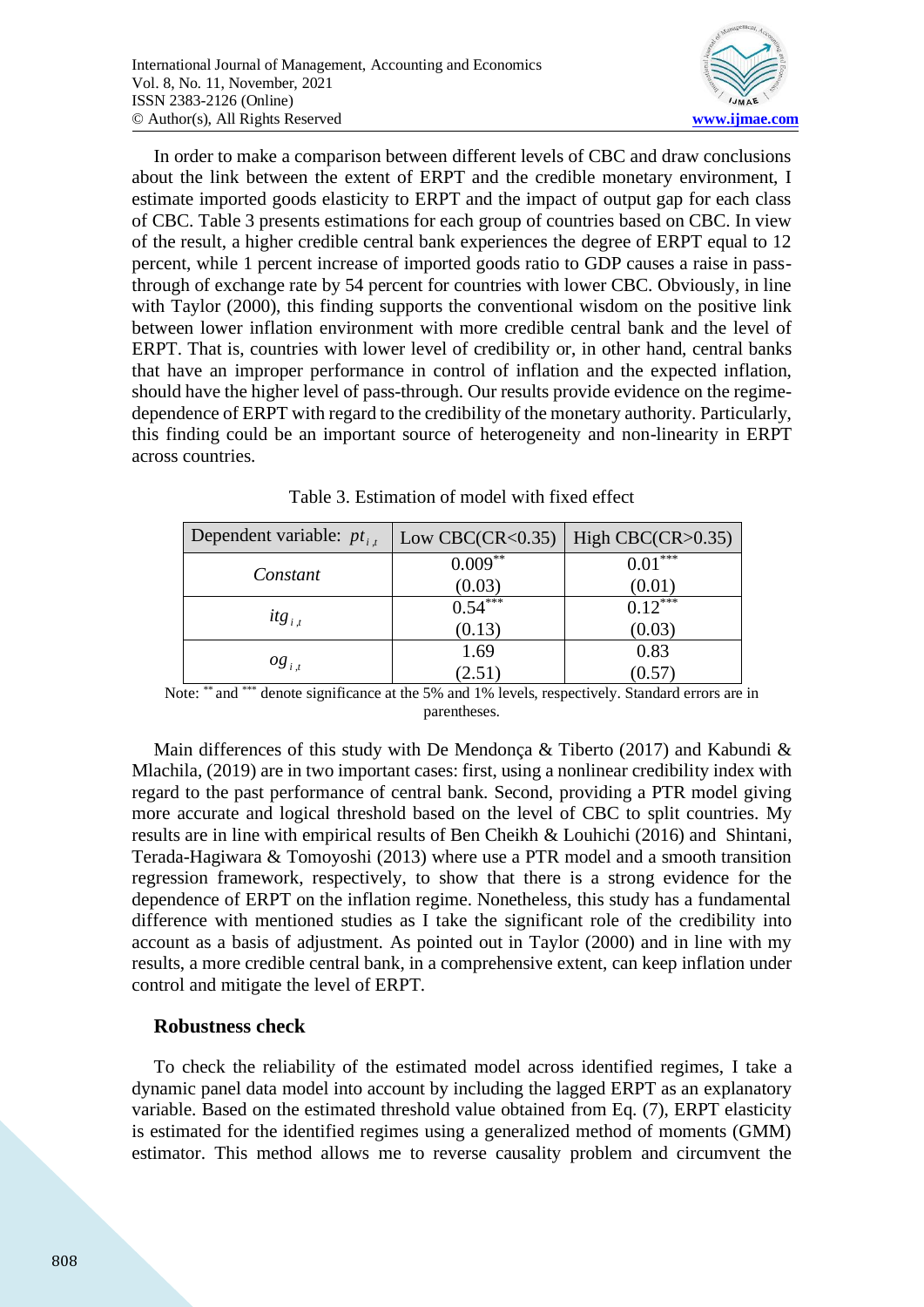

potential endogenous bias (Arellano & Bond, S, 1991). Thus, I mutate the model to have

the form of a dynamic panel data model as follows:  
\n
$$
pt_{i,t} = \begin{pmatrix} \theta_0 + \theta_1 pt_{i,t-1} + \theta_2 t t g_{i,t} + \theta_3 og_{i,t} + u_{i,t} & \text{if } CR_{i,t} \leq \gamma \\ \theta_4 + \theta_5 pt_{i,t-1} + \theta_6 t t g_{i,t} + \theta_7 og_{i,t} + u_{i,t} & \text{if } CR_{i,t} > \gamma \end{pmatrix},
$$
\n(14)

As shown in the table 4, the regime-dependence of ERPT to CBC level is still robust. Within the low-credibility regime, a 1% increase in the imported goods ratio leads to a rise in ERPT by 41%, while the rate of the ERPT elasticity is found to be less likely compared to the estimates obtained from the equation (7) in the high credibility regime by roughly 11%. In countries with more credible central bank, when CBC is exceeding the threshold of 35%, the degree of the past pass-through strongly seems to have a lower impact on the current ERPT level than the countries with lower credibility<sup>1</sup>. In all, the presence of a threshold effect in the extent of the ERPT remains statistically significant across the robustness check.

| Dependent variable: $pt_{i,t}$ | Low CBC(CR< $0.35$ ) | High $CBC(CR>0.35)$     |  |
|--------------------------------|----------------------|-------------------------|--|
|                                | $0.03***$            | $0.12***$               |  |
| Constant                       | (0.05)               | (0.02)                  |  |
|                                | $0.57***$            | $\overline{0.35}^{***}$ |  |
| $pt_{i,t-1}$                   | (0.07)               | (0.04)                  |  |
| $it{g}_{i,t}$                  | $0.41***$            | $0.11***$               |  |
|                                | (0.2)                | (0.08)                  |  |
|                                | 3.75                 | 0.08                    |  |
| $og_{i,t}$                     | (2.51)               | (0.88)                  |  |
|                                | 5.64                 | 8.54                    |  |
| Sargan test                    | (0.49)               | (0.36)                  |  |

Table 4. Estimation results using dynamic GMM panel-data estimation with CBC index as a threshold variable

Note: This table reports the estimation results of Eq. (14) using GMM estimator. \*\* and\*\*\* denote significance at the 5% and 1% levels and the standard errors are in parentheses. The null hypothesis of the Sargan test shows that the model and over identifying conditions are correct specified with p-values reported in parentheses.

#### **Concluding Remarks**

In this paper, in line with Taylor (2000), I use a new approach to shed light on the role of CBC in explaining the extent of the ERPT. In order to consider the significant role of the CBC in the level of pass-through, in the best of my knowledge, all done studies in this notion not only use a linear CBC index but they also take the credibility index into account as an explanatory variable for the traditional classification of the countries such as advanced, emerging or developing. However, this study proposes a non-linear CBC index which is based on the past performance of the central bank to emphasis negative deviations of the past inflation from the target are less likely to indicate a loss in the

 $<sup>1</sup>$  - As shown in tables (3and 4), in the case of the output gap, there is a positive effect on the ERPT in both estimations but</sup> statistically insignificant.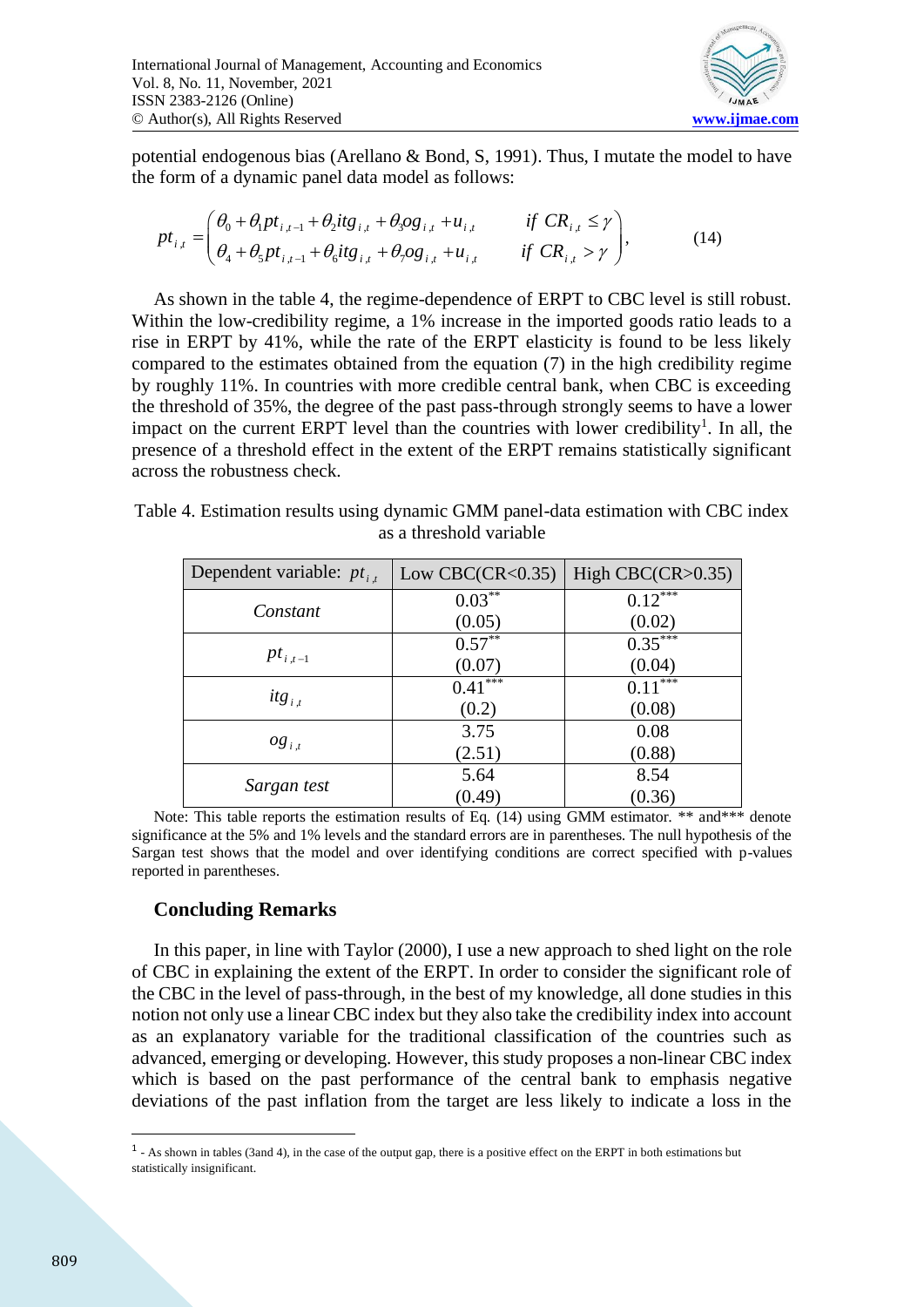

credibility than the positive ones. Furthermore, a PTR framework is used to select the appropriate threshold value to split our sample of 19 IT economies into different regimes based on the CBC.

To do so, I used a time-varying rolling window regression to obtain the ERPT based on the country data. Once the CBC index is gained, I model a PTR set including 19 countries over the large period (1991–2019) to provide the evidence of the regimedependence of ERPT with regard to the credibility of central bank. My empirical results show that emerging countries such as Romania and Ghana have the most ERPT movements among IT group. In the second stage, the finding indicates that there is one threshold point and a significant regime-dependence of the pass-through on CBC. When CBC level is below 35% within a high-inflation environment the degree of the passthrough relative to the weight of imported goods is found to be higher. However, with the shift towards high-credibility regime, when CBC level is exceeding the threshold of 35%, the extent of pass-through is significantly declining.

In terms of policy implications, it implies that a proper performance of central bank (the ability of the central bank to meet the commitment) and the rise of credibility over time significantly would ensure the better control of the degree of pass-through which can lead to the higher macroeconomic stability. However, interesting questions in this background are that what determinants the performance and subsequently credibility of the central bank? How does the institutional structure of a country's central bank affect its performance and credibility? Combining our suggested credibility index with the literature on the political economy of the CBC would be strongly relevant for such research.

#### **References**

- Alain Kabundi, A., & Mlachil, M. (2019). The role of monetary policy credibility in explaining the decline in exchange rate pass-through in South Africa. *Economic Modelling*, 79, 173–185.
- Albagli, E., & Klaus Schmidt-Hebbel. (2004). By How Much and Why do Inflation Targeters Miss Their Targets? *Mimeo, Central Bank of Chile.*
- Arellano, M., & Bond, S. (1991). Some tests of specification for panel data: Monte Carlo evidence and an application to employment equations. *Rev. Econ. Stud*, 58 (2), 277–297.
- Arratibel, O., Furceri, D., Martin, R., & Zdzienicka, A. (2011). The effect of nominal exchange rate volatility on real macroeconomic performance in the CEE countries. *Economic Systems*, 35, 261–277.
- Barhoumi, K. (2006). Differences in long run ERPT into import prices in developing countries: An empirical investigation. *Economic Modelling*, 23, 926–951.
- Barro, R., & Gordon.G. (1983). (), "Rules, Discretion and Reputation in a Model of Monetary Policy. *Journal of Monetary Economics*, 12 (1), 101-21.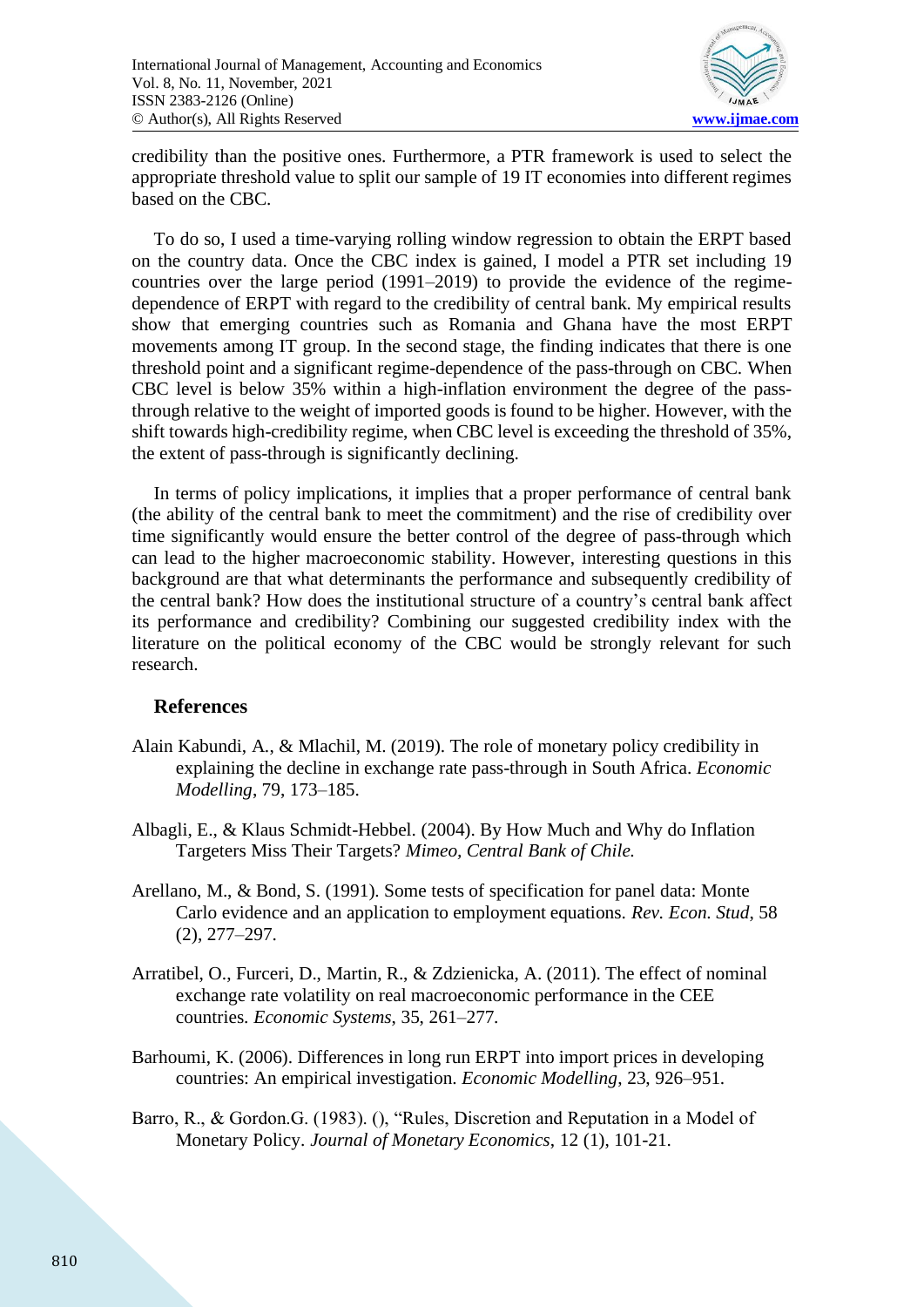

- Ben Cheikh, N., & Ben Zaied,Y. (2020). Revisiting the pass-through of exchange rate in the transition economies: New evidence from new EU member states. *Journal of International Money and Finance 100, 102093*.
- Ben Cheikh, N., & Louhichi, W. (2014). Revisiting the role of inflation environment in the exchange rate pass-through: a panel threshold approach. *FIW Working Paper*.
- Ben Cheikh, N., & Louhichi, W. (2016). Revisiting the role of inflation environment in exchange rate pass-through: A panel threshold approach. *Economic Modelling*, 52, 233–238.
- Blinder, A. (1998). Central Banking in Theory and Practice. *MIT Press, Cambridge MA and London*.
- Blinder, A. (2000). Central-bank credibility: Why do we care? How do we build it? *American Economic Review*, 90(5), 1421–1431.
- Bomfim, A., & Rudebusch, G. (2000). Opportunistic and deliberate disinflation under imperfect credibility. *Journal of Money, Credit and Banking*, 32(4), 707–721.
- Candelon, B., Colletaz, G, & Hurlin, C. (2013). Network Effects and Infrastructure Productivity in Developing Countries. *Oxford Bulletin of Economics and Statistics*, 75(6), 0305-9049.
- Casselli, F., & Roitman, A. (2016). Non-linear exchange rate pass-through in emerging markets. *IMF Working Paper 16/1.*
- Cecchetti, S., & Krause, S. ( 2002). Central bank structure, policy efficiency, and macroeconomic performance: exploring empirical relationships. *Federal Reserve Bank of St. Louis Review*, (84), 99–117.
- Chou K, W. (2019). Re-examining the time-varying nature and determinants of exchange rate pass-through into import prices. *North American Journal of Economics and Finance*, 49, 331–351.
- Cukierman, A., & Meltzer, A. (1986). A theory of ambiguity, credibility and inflation under discretion and asymmetric information. *Econometrica*, 54(5), 1099–1128.
- De Mendonca, H. (2007). Towards credibility from inflation targeting: the Brazilian experience. *Applied Economics*, 39(20), 2599–2615.
- De Mendonca, H. (2018). Credibility and Inflation Expectations: What we can tell from seven emerging economies? *Policy Modeling*, 40 (6), 1165-1181.
- De Mendonca, H., & de Guimaraes e Souza, G. (2009). Inflation targeting credibility and reputation: The consequences for the interest rate. *Economic Modelling*, 26(6), 1228–1238.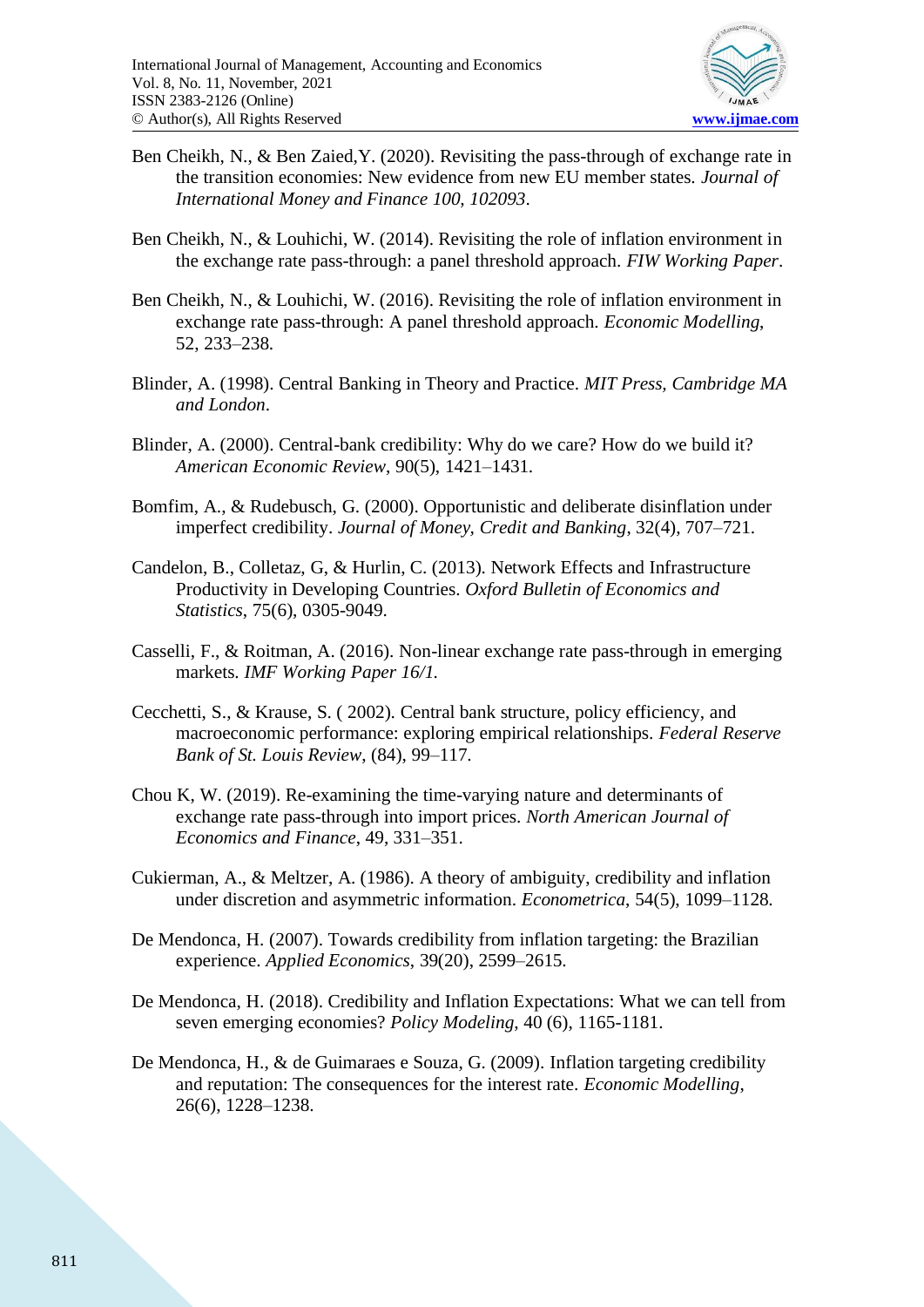

- De Mendonca, H., & Tiberto, B. (2017). Effect of credibility and exchange rate passthrough on inflation: An assessment for developing countries. *International Review of Economics and Finance*, 50, 196–244.
- De Mendonça, H., & Tostes, F, S. (2015). The Effect of Monetary and Fiscal Credibility on Exchange Rate Pass-Through in an Emerging Economy. *Open Econ Rev*, 26, 787–816.
- Dornbusch, R. (1987). Exchange Rates and Prices. *the American Economic Review*, 77(1), 93-106.
- Dovern, J., Fritsche, U, & Slacalek, J. (2012). Disagreement among forecasters in G7 countries. *Rev. Econ. Stat*, 94 (4), 1081–1096.
- Gagnon, J., & Ihrig, J. (2004). Monetary policy and exchange rate pass-through. *Int. J. Finance Econ*, 9 (4), 315–338.
- Hansen, B. E. (1999). Threshold effects in non-dynamic panels: estimation, testing and inference. *Journal of Econometrics*, 93, 345–368.
- Levieuge, G., Lucotte, Y., & Ringuedé, S. (2018). Central bank credibility and the expectations channel: evidence based on a new credibility index. *Rev World Econ*, 154, 493-535.
- Neuenkirch, M., & Tillmann, P. (2014). Inflation targeting, credibility, and non-linear Taylor rules. *Journal of International Money and Finance*, 41, 30–45.
- Roger, S. (2009). Inflation Targeting at 20: Achievements and Challenges' . *IMF Working Paper*.
- Shintani, M., Terada-Hagiwara, A, & Tomoyoshi, Y. (2013). Exchange rate passthrough and inflation: a nonlinear time series analysis. *Int. Money Finance*, 32, 512–527.
- Taylor, J. (2000). Low inflation, pass-through, and the pricing power of firms. *Eur. Econ. Rev*, 44 (7), 1389–1408.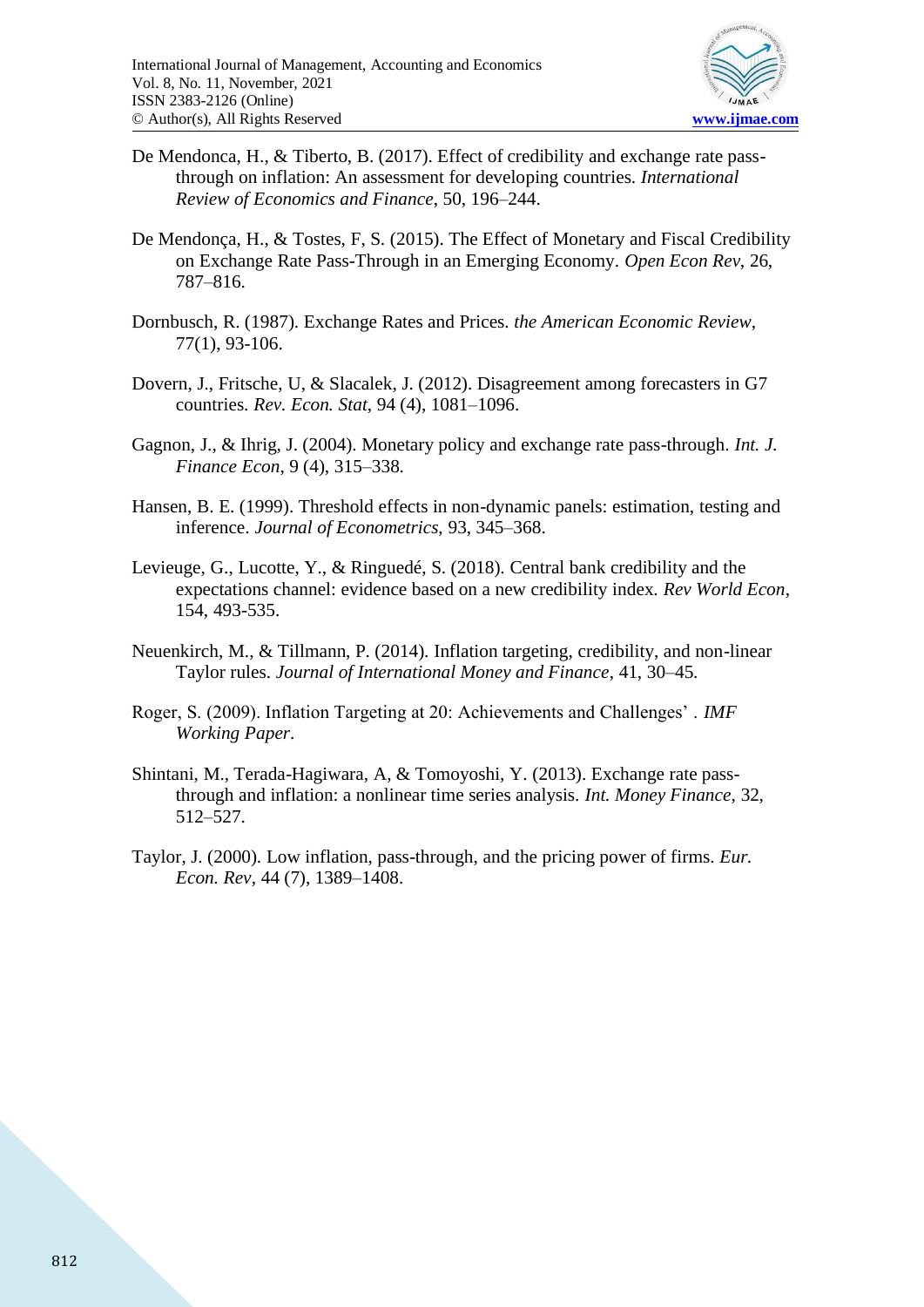

## **Appendix**

| Countries<br>Exchange rate regime |                           | <b>Effective IT</b><br>adopt date | Inflation target (%) at<br>the start of adoption |
|-----------------------------------|---------------------------|-----------------------------------|--------------------------------------------------|
| Albania<br>floating               |                           | 2009m1                            | $2_{-}4$                                         |
| Argentina                         | floating                  | 2016m9                            | 12 17                                            |
| Armenia                           | floating                  | 2006m1                            | $2.5\_5.5$                                       |
| Australia                         | Free floating             | 1993m4                            | $2_{3}$                                          |
| Azerbaijan                        | floating                  | 2019m12                           | $2\_6$                                           |
| Bangladesh                        | floating                  | 2015                              | 6.5                                              |
| <b>Belarus</b>                    | floating                  | 2015                              | 5                                                |
| <b>Botswana</b>                   | Crawling peg              | 2006m2                            | 3 <sub>6</sub>                                   |
| <b>Brazil</b>                     | floating                  | 1999m6                            | $6 - 10$                                         |
| Canada                            | Free floating             | 1991m2                            | 24                                               |
| Chile                             | Free floating             | 1999m9                            | $2.4 - 4.5$                                      |
| China                             | Managed floating          | 2015                              | 3                                                |
| Colombia                          | Floating                  | 1999m9                            | $14-16$                                          |
| Dem.REP.Congo                     | Conventional peg          | 2019                              | 7                                                |
| Costa Rica                        | Managed floating          | 2018m2                            | 24                                               |
| Czech Republic                    | Floating                  | 1998m1                            | $5.5\_6.5$                                       |
| <b>Dominican REP</b>              | Managed floating          | 2012m1                            | $3\_5$                                           |
| Eswatini                          | Conventional peg          | 2019                              | 3 7                                              |
| Gambia                            | Other managed arrangement | 2019                              | $\mathfrak{S}$                                   |
| Georgia                           | Floating                  | 2009m1                            | 3                                                |
| Ghana                             | Floating                  | 2007m5                            | $6.5\_10.5$                                      |
| Guatemala                         | Stabilized arrangement    | 2005m1                            | 4 <sub>6</sub>                                   |
| Hungary                           | Floating                  | 2001m6                            | 68                                               |
| Honduras                          | Crawling peg              | 20017m8                           | $3_{-}5$                                         |
| Iceland                           | Floating                  | 2001m3                            | $1_4$                                            |
| India                             | Floating                  | 2016m8                            | $2\_6$                                           |
| Indonesia                         | Stabilized arrangement    | 2005m7                            | $5-7$                                            |
| Jamaica                           | Floating                  | 2017                              | 4 <sub>6</sub>                                   |
| Japan                             | Free floating             | 2013m1                            | $\sqrt{2}$                                       |
| Kazakhstan                        | Floating                  | 2015m8                            | $\overline{4}$                                   |
| Kenya                             | Stabilized arrangement    | 2017                              | $7.5\_2.5$                                       |
| Kyrgyzstan                        | Other managed arrangement | 2018                              | $5-7$                                            |
| Malawi                            | Stabilized arrangement    | 2019                              | $\overline{5}$                                   |
| Mexico                            | Free floating             | 2001m1                            | $0_6.5$                                          |
| Moldova                           | Floating                  | 2013                              | $3.5\_6.5$                                       |
| Mongolia                          | Floating                  | 2007m6                            | 4 6                                              |
| Mozambique                        | Floating                  | 2017                              | 5.6                                              |
| Nepal                             | Conventional peg          | 2018                              | 6                                                |
| New Zealand                       | Floating                  | 1990m1                            | $3_{-}5$                                         |

Table 5. Exchange rate regime and inflation targeting.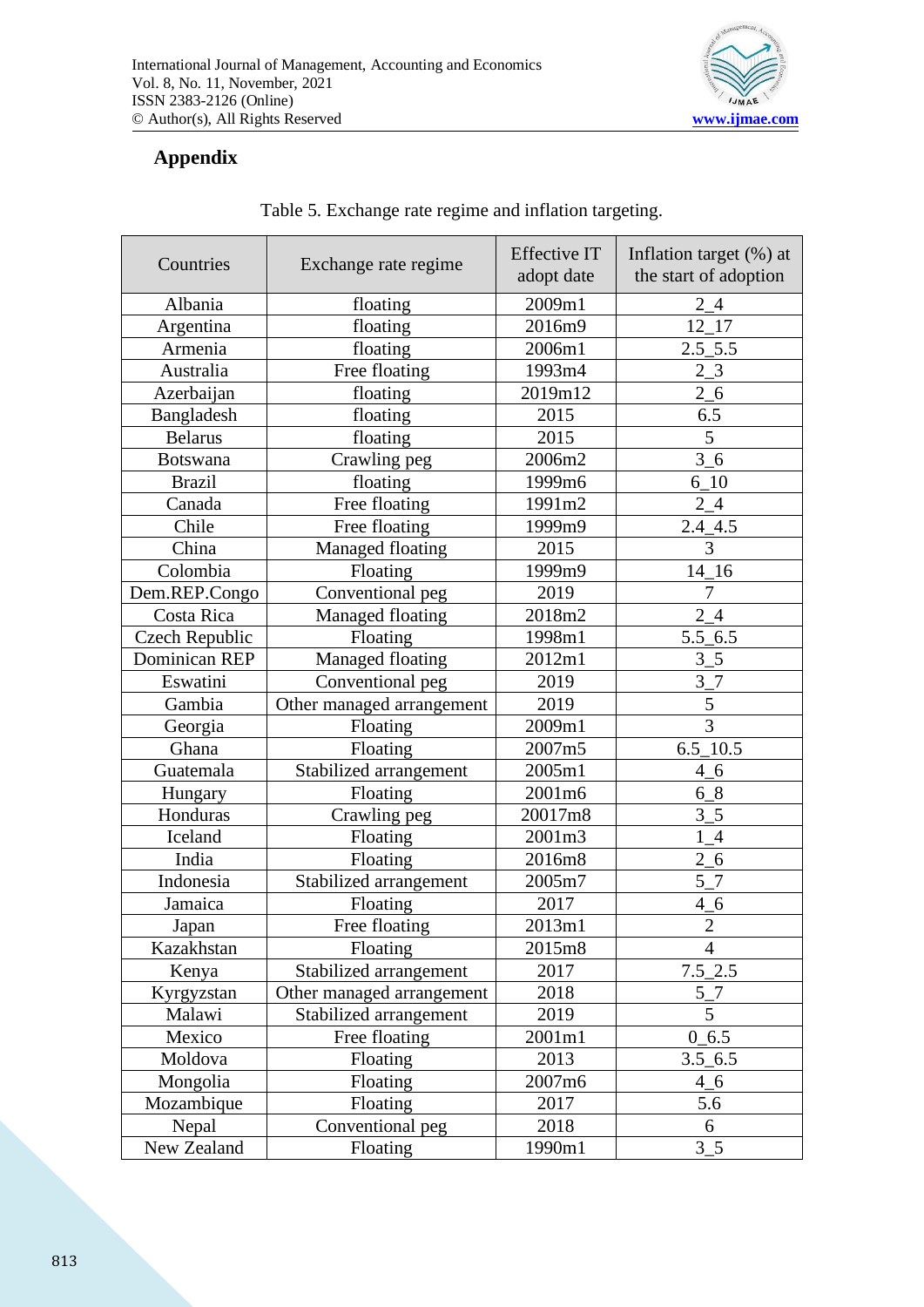

| Exchange rate regime<br>Countries |                        | <b>Effective IT</b><br>adopt date | Inflation target (%) at<br>the start of adoption |
|-----------------------------------|------------------------|-----------------------------------|--------------------------------------------------|
| Nigeria                           | Stabilized arrangement | 2016                              | 69                                               |
| Norway                            | Free floating          | 2001m3                            | 2.5                                              |
| Pakistan                          | Stabilized arrangement | 2019                              | 6                                                |
| Paraguay                          | Floating               | 2011m5                            | $2\_6$                                           |
| Peru                              | Floating               | 2002m1                            | $1.5 - 3.5$                                      |
| Philippines                       | Floating               | 2002m1                            | 5 6                                              |
| Poland                            | Free floating          | 1998m10                           | 7.5 9.5                                          |
| Romania                           | Floating               | 2005m8                            | $6.8 - 8.5$                                      |
| Russia                            | Free floating          | 2014m1                            | $\overline{4}$                                   |
| Samoa                             | Conventional peg       | 2019                              | 3                                                |
| Serbia                            | Crawl-like arrangement | 2006m9                            | $4_{-}8$                                         |
| South Africa                      | Floating               | 2000m2                            | $\overline{3}$<br>$-6$                           |
| South Korea                       | Floating               | 2001m1                            | $2_{-}4$                                         |
| Srilanka                          | Crawl-like arrangement | 2017                              | $4\_6$                                           |
| Sweden                            | Free floating          | 1993m1                            | $\frac{2}{2}$                                    |
| Switzerland                       | Floating               | 2000                              |                                                  |
| Tajikistan                        | Stabilized arrangement | 2018                              | $5-9$                                            |
| Tanzania                          | Stabilized arrangement | 2017                              | 5                                                |
| Thailand                          | Floating               | 2000m5                            | $0 - 3.5$                                        |
| Tonga                             | Conventional peg       | 2019                              | 5                                                |
| Turkey                            | Floating               | 2006m1                            | 3 7                                              |
| Uganda                            | Floating               | 2011                              | 5                                                |
| <b>United Kingdom</b>             | Free floating          | 1992m12                           | $\overline{2}$                                   |
| Uruguay                           | Floating               | 2007m1                            | $3-7$                                            |
| <b>USA</b>                        | Free floating          | 2012m1                            | $\overline{c}$                                   |
| Uzbekistan                        | Stabilized arrangement | 2020m1                            | 5                                                |
| Ukraine                           | Floating               | 2015m8                            | 4 <sub>6</sub>                                   |
| Vietnam                           | Stabilized arrangement | 2005                              | 6.5                                              |
| Zambia                            | Floating               | 2012m4                            | 68                                               |

Sources: Central bank news, IMF, Scott Roger (2009).